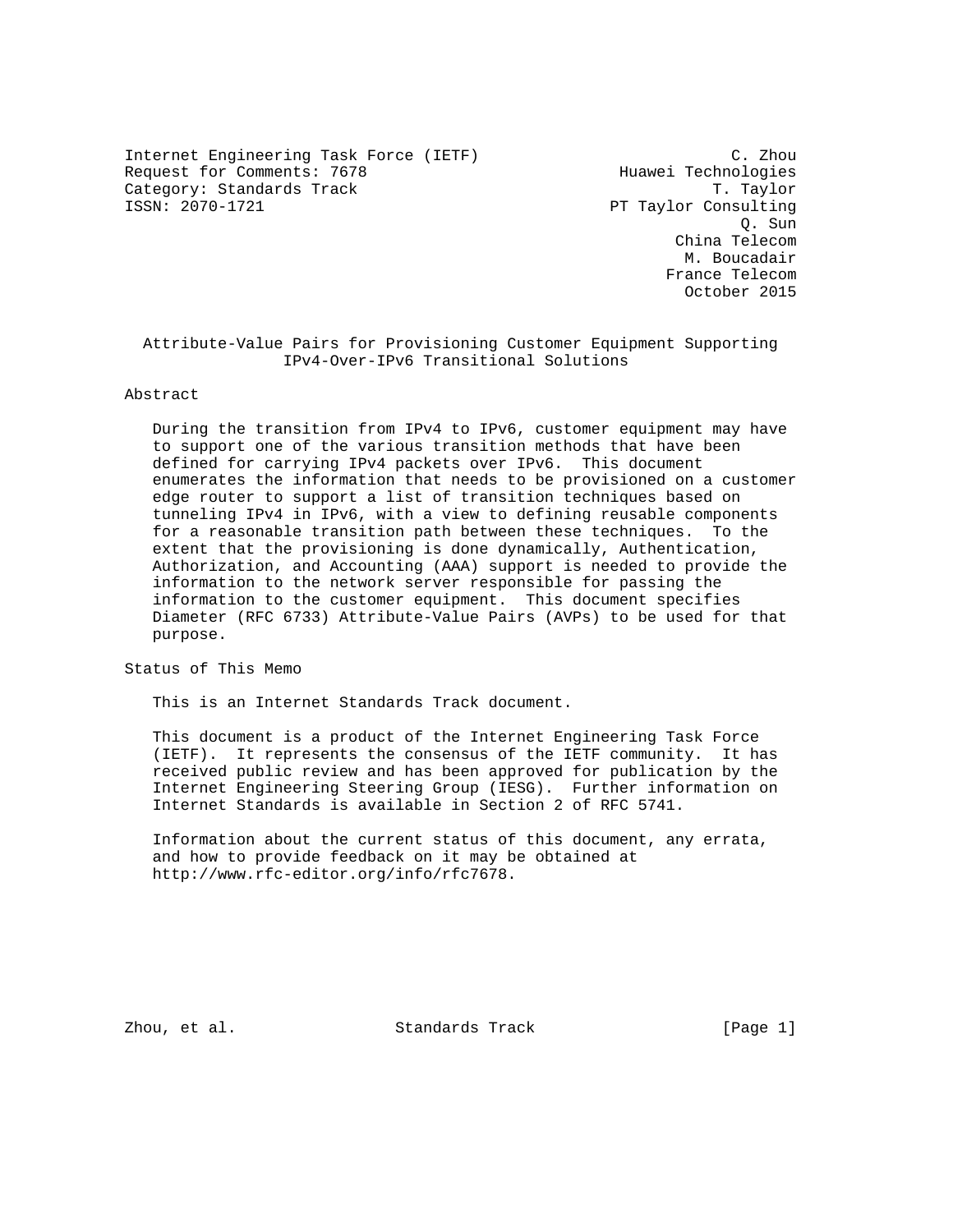## Copyright Notice

 Copyright (c) 2015 IETF Trust and the persons identified as the document authors. All rights reserved.

 This document is subject to BCP 78 and the IETF Trust's Legal Provisions Relating to IETF Documents

 (http://trustee.ietf.org/license-info) in effect on the date of publication of this document. Please review these documents carefully, as they describe your rights and restrictions with respect to this document. Code Components extracted from this document must include Simplified BSD License text as described in Section 4.e of the Trust Legal Provisions and are provided without warranty as described in the Simplified BSD License.

Zhou, et al. Standards Track [Page 2]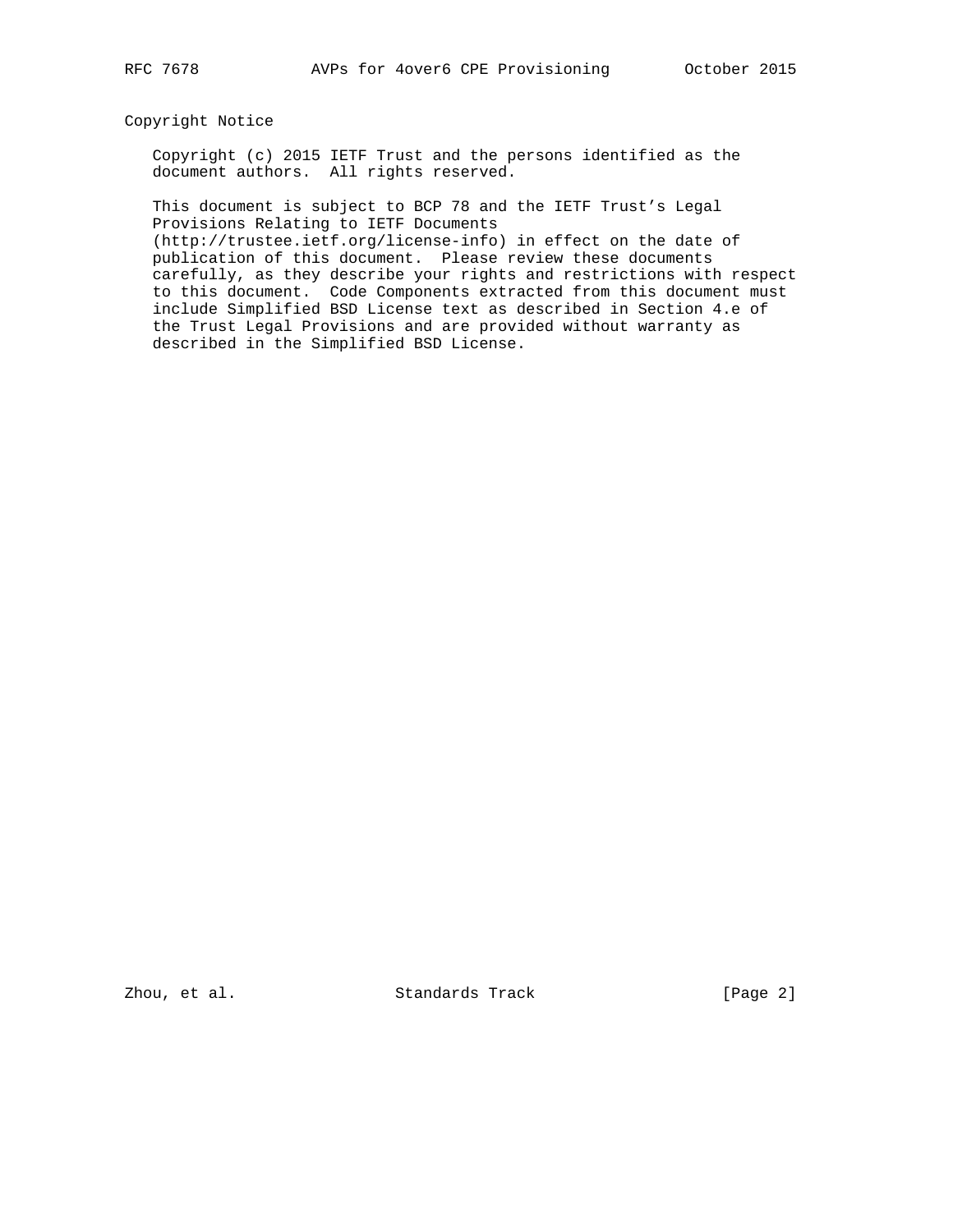# Table of Contents

| Introduction $\ldots \ldots \ldots \ldots \ldots \ldots \ldots \ldots$<br>$1 \cdot$                                                                                                                                                                 | 4              |
|-----------------------------------------------------------------------------------------------------------------------------------------------------------------------------------------------------------------------------------------------------|----------------|
| 1.1.                                                                                                                                                                                                                                                | 5              |
| Description of the Parameters Required by Each Transition<br>2.                                                                                                                                                                                     |                |
|                                                                                                                                                                                                                                                     | 5              |
| Parameters for Dual-Stack Lite (DS-Lite)<br>2.1.                                                                                                                                                                                                    | 6              |
| 2.2.<br>Lightweight 4over6 (1w4o6)                                                                                                                                                                                                                  | 6              |
| 2.3.<br>Port Set Specification                                                                                                                                                                                                                      | 7              |
| Mapping of Address and Port with Encapsulation (MAP-E).<br>2.4.                                                                                                                                                                                     | $\overline{7}$ |
| Parameters for Multicast<br>2.5.                                                                                                                                                                                                                    | 8              |
| 2.6.<br>Summary and Discussion                                                                                                                                                                                                                      | $\overline{9}$ |
| Attribute-Value Pair Definitions<br>3.                                                                                                                                                                                                              | 9              |
| 3.1.<br>IP-Prefix-Length AVP                                                                                                                                                                                                                        | 10             |
| Border-Router-Name AVP<br>3.2.                                                                                                                                                                                                                      | 10             |
| 64-Multicast-Attributes AVP<br>3.3.                                                                                                                                                                                                                 | 10             |
| 3.3.1. ASM-mPrefix64 AVP                                                                                                                                                                                                                            | 11             |
|                                                                                                                                                                                                                                                     | 11             |
| Delegated-IPv6-Prefix AVP as uPrefix64<br>3.3.3.                                                                                                                                                                                                    | 12             |
| Tunnel-Source-Pref-Or-Addr AVP<br>3.4.                                                                                                                                                                                                              | 12             |
| Delegated-IPv6-Prefix as the IPv6 Binding Prefix<br>3.4.1.                                                                                                                                                                                          | 12             |
| Tunnel-Source-IPv6-Address AVP<br>3.4.2.                                                                                                                                                                                                            | 12             |
| 3.5.                                                                                                                                                                                                                                                | 13             |
| 3.6.                                                                                                                                                                                                                                                | 13             |
| Lw4o6-External-IPv4-Addr AVP<br>3.6.1.                                                                                                                                                                                                              | 14             |
|                                                                                                                                                                                                                                                     | 14             |
|                                                                                                                                                                                                                                                     | 15             |
|                                                                                                                                                                                                                                                     | 15             |
| 3.9.1. Rule-IPv4-Addr-Or-Prefix AVP                                                                                                                                                                                                                 | 16             |
| 3.9.2. Rule-IPv6-Prefix AVP                                                                                                                                                                                                                         | 16             |
| 3.9.3. EA-Field-Length AVP                                                                                                                                                                                                                          | 17             |
| Attribute-Value Pair Flag Rules<br>4.                                                                                                                                                                                                               | 18             |
| 5.                                                                                                                                                                                                                                                  | 19             |
| б.                                                                                                                                                                                                                                                  | 19             |
| Man-In-The-Middle (MITM) Attacks<br>6.1.                                                                                                                                                                                                            | 19             |
| 6.2.                                                                                                                                                                                                                                                | 20             |
| 7.                                                                                                                                                                                                                                                  | 20             |
| 7.1.<br>Normative References                                                                                                                                                                                                                        | 20             |
| Informative References<br>7.2.                                                                                                                                                                                                                      | 21             |
|                                                                                                                                                                                                                                                     | 22             |
| Authors' Addresses<br>a constitution of the constitution of the constitution of the constitution of the constitution of the constitution of the constitution of the constitution of the constitution of the constitution of the constitution of the | 23             |

zhou, et al. Standards Track [Page 3]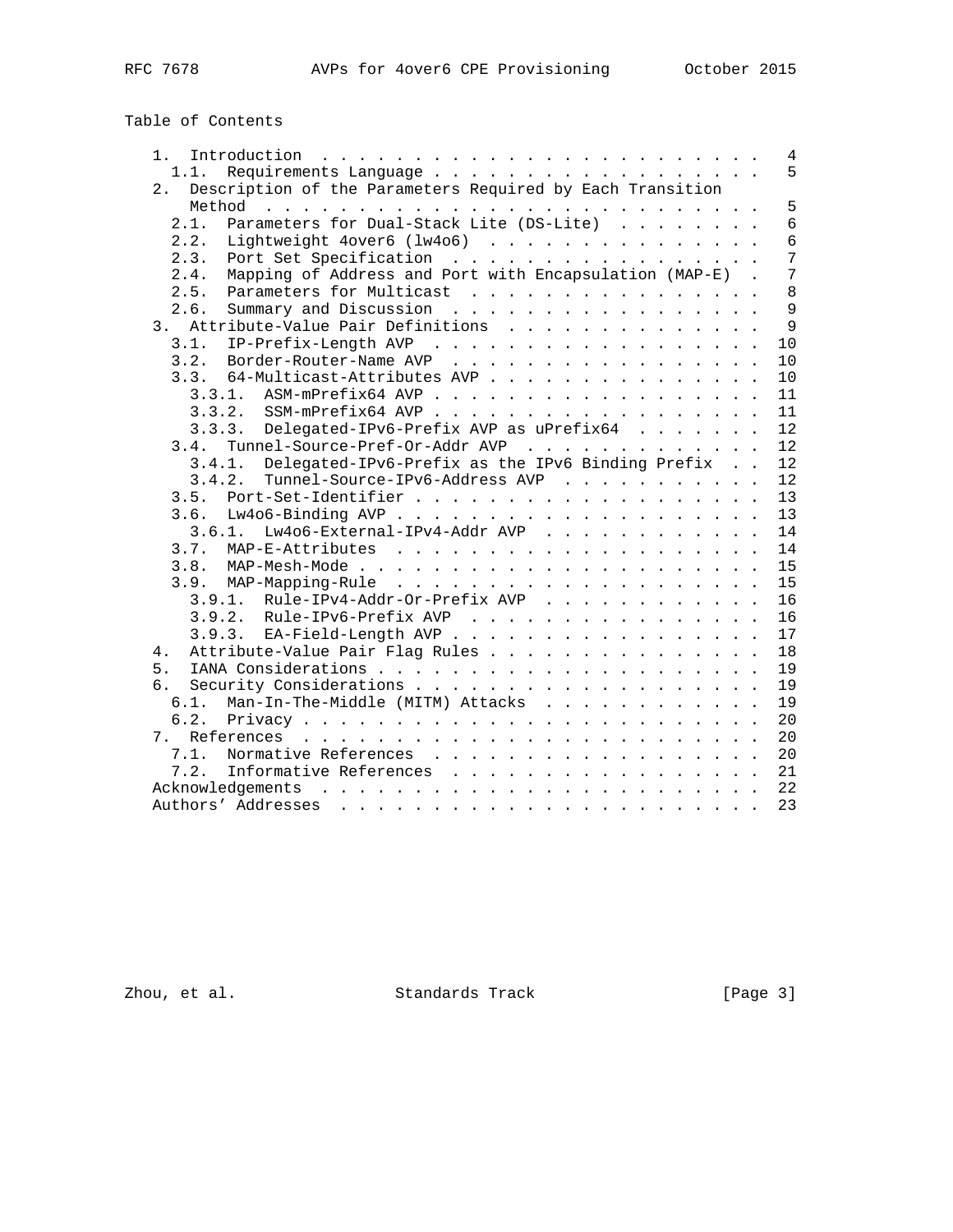## 1. Introduction

 A number of transition techniques have been defined to allow IPv4 packets to pass between hosts and IPv4 networks over an intervening IPv6 network while minimizing the number of public IPv4 addresses that need to be consumed by the hosts. Different operators will deploy different technologies, and sometimes one operator will use more than one technology depending on what is supported by the available equipment and upon other factors both technical and economic.

 Each technique requires the provisioning of some subscriber-specific information on the customer edge device. The provisioning may be by DHCPv6 [RFC3315] or by some other method. This document is indifferent to the specific provisioning technique used but assumes a deployment in which that information is managed by AAA (Authentication, Authorization, and Accounting) servers. It further assumes that this information is delivered to intermediate network nodes for onward provisioning using the Diameter protocol [RFC6733].

 As described below, in the particular case where the Lightweight 4over6 (lw4o6) [RFC7596] transition method has been deployed, per subscriber-site information almost identical to that passed to the subscriber site [RFC7598] also needs to be delivered to the border router serving that site. The Diameter protocol may be used for this purpose too.

 This document analyzes the information required to configure the customer edge equipment for the following set of transition methods:

o Dual-Stack Lite (DS-Lite) [RFC6333],

o Lightweight 4over6 (lw4o6) [RFC7596], and

o Mapping of Address and Port with Encapsulation (MAP-E) [RFC7597].

 [DSLITE-MULTICAST] specifies a generic solution for delivery of IPv4 multicast services to IPv4 clients over an IPv6 multicast network. The solution was developed with DS-Lite in mind but it is not limited to DS-Lite. As such, it applies also for lw4o6 and MAP-E. This document analyzes the information required to configure the customer edge equipment for the support of multicast in the context of DS- Lite, MAP-E, and lw4o6 in particular.

 On the basis of those analyses, it specifies a number of Attribute- Value Pairs (AVPs) to allow the necessary subscriber-site-specific configuration information to be carried in Diameter.

Zhou, et al. Standards Track [Page 4]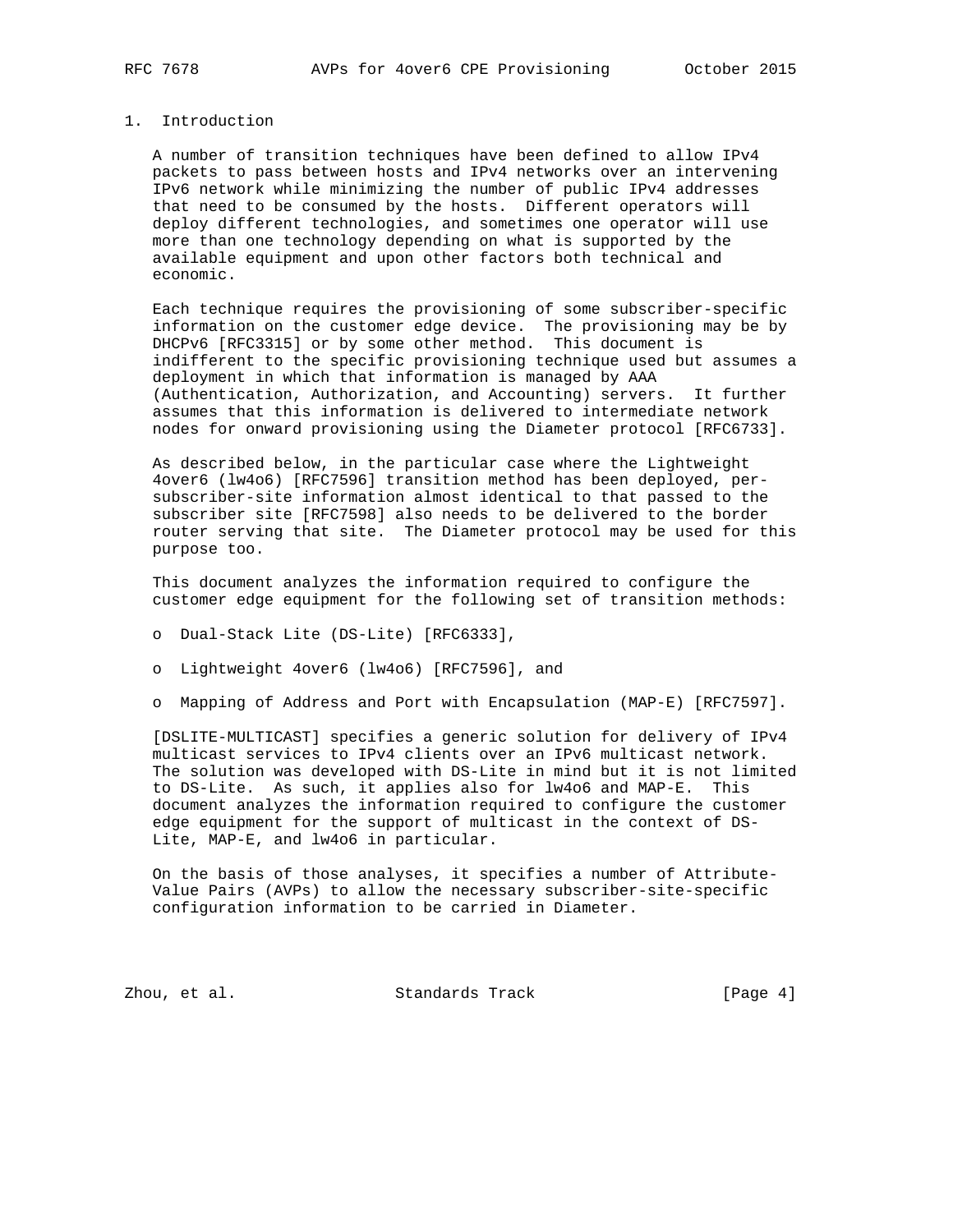This document doesn't specify any new commands or Application IDs. The specified AVPs could be used for any Diameter application suitable for provisioning.

1.1. Requirements Language

 The key words "MUST", "MUST NOT", "REQUIRED", "SHALL", "SHALL NOT", "SHOULD", "SHOULD NOT", "RECOMMENDED", "MAY", and "OPTIONAL" in this document are to be interpreted as described in [RFC2119].

 The abbreviation CPE stands for Customer Premise Equipment. It denotes the equipment at the customer edge that terminates the customer end of an IPv6 transitional tunnel. This will usually be a router but could be a host directly connected to the network. In some documents (e.g., [RFC7597]), this functional entity is called CE (Customer Edge).

 The term "tunnel source address" is used to denote the IPv6 source address used in the outer header of packets sent from the CPE through an lw4o6 transitional tunnel to the border router.

2. Description of the Parameters Required by Each Transition Method

 This section reviews the parameters that need to be provisioned for each of the transition methods listed above. This enumeration provides the justification for the AVPs defined in the next section.

 A means is required to indicate which transition method(s) a given subscriber wants to use. The approach taken in this document is to specify Grouped AVPs specific to lw4o6 and MAP-E. The operator can control which of these two transition methods a given subscriber uses by ensuring that AAA passes only the Grouped AVP relevant to that method. A Grouped AVP is unnecessary for DS-Lite since AAA has only to provide the Fully Qualified Domain Name (FQDN) of the DS-Lite Address Family Transition Router (AFTR) (see Section 2.1). Hence, when no Grouped AVP is provided either for lw4o6 or MAP-E and only the AFTR's FQDN is present, this indicates that the subscriber equipment will use the DS-Lite transition method. Provisioning of multicast is an orthogonal activity since it is independent of the transition method.

Zhou, et al. Standards Track [Page 5]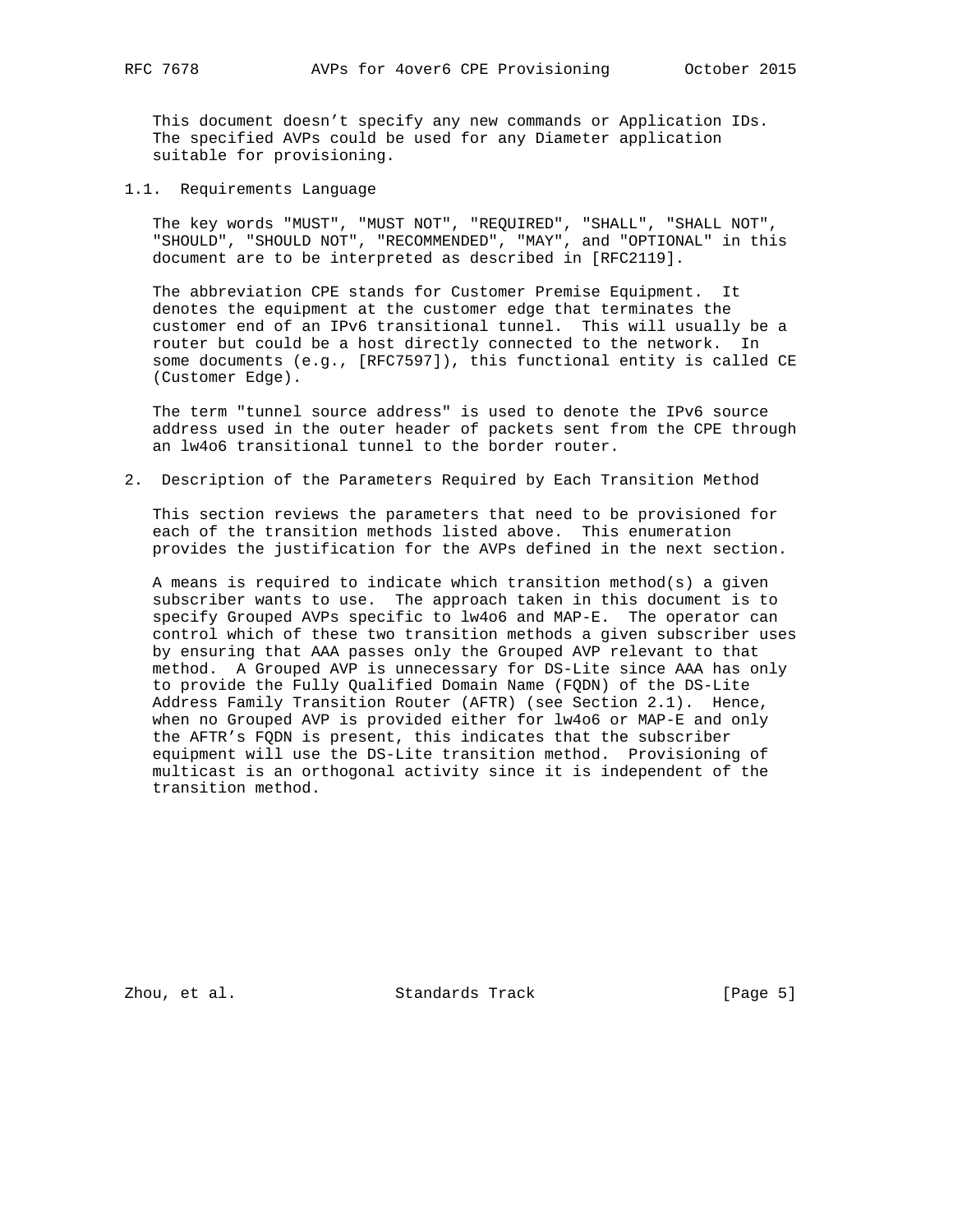## 2.1. Parameters for Dual-Stack Lite (DS-Lite)

 DS-Lite is documented in [RFC6333]. The Basic Bridging BroadBand (B4) element at the customer premises needs to discover the IPv6 address of the AFTR (border router). For the reasons discussed in Section 3.2, the AAA server provisions the B4 element with the AFTR's FQDN that is passed to a B4's IP resolution library. The AFTR's FQDN is contained in the Border-Router-Name AVP (see Section 3.2).

 The B4 element could also be configured with the IPv4 address of the B4 interface facing the tunnel, with valid values from 192.0.0.2 to 192.0.0.7 and the default value of 192.0.0.2 in the absence of provisioning. Provisioning such information through AAA is problematic because it is most likely used in a case where multiple B4 instances occupy the same device. This document therefore assumes that the B4 interface address is determined by other means than AAA (implementation dependent or static assignment).

2.2. Lightweight 4over6 (lw4o6)

 Lightweight 4over6 (lw4o6) is documented in [RFC7596]. Lw4o6 requires four items to be provisioned to the customer equipment:

- o an IPv6 address of the border router.
- o an IPv6 prefix used by the CPE to construct the tunnel source address. In the terminology of [RFC7596], this is the IPv6 Binding Prefix.
- o an IPv4 address to be used on the external side of the CPE.
- o if the IPv4 address is shared, a specification of the port set the subscriber site is allowed to use. Please see the description in Section 2.3. For lw4o6, all three of the parameters 'a', 'k', and the Port Set Identifier (PSID) described in that section are required. The default value of the offset parameter 'a' is 0.

 As discussed in Section 4 of [RFC7596], it is necessary to synchronize this configuration with corresponding per-subscriber configuration at the border router. The border router information consists of the same public IPv4 address and port set parameters that are passed to the CPE, bound together with the full /128 IPv6 address (not just the Binding Prefix) configured as the tunnel source address at the CPE.

Zhou, et al. Standards Track [Page 6]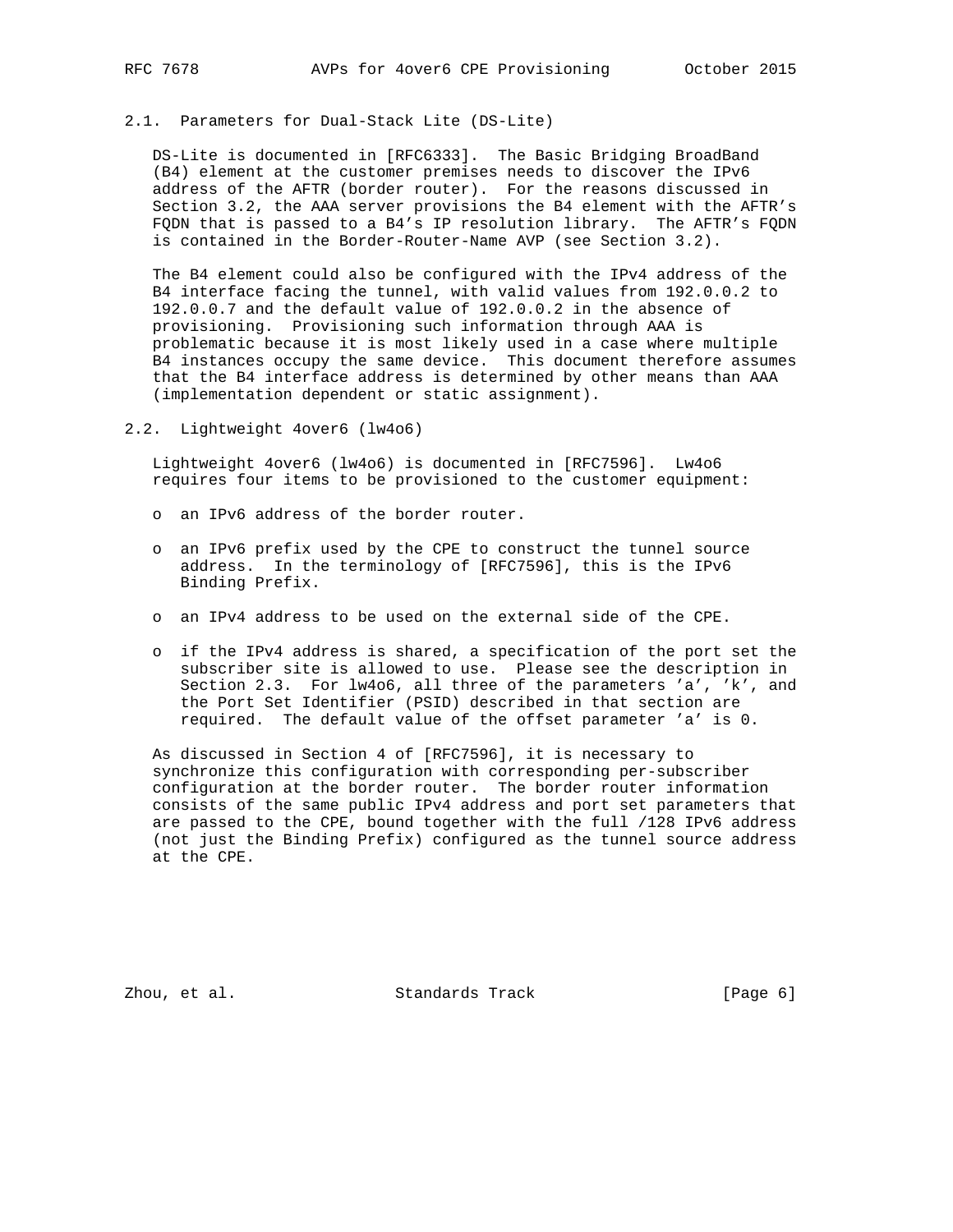#### 2.3. Port Set Specification

 When an external IPv4 address is shared, lw4o6 and MAP-E restrict the CPE to use of a subset of all available ports on the external side. Both transition methods use the algorithm defined in Appendix B of [RFC7597] to derive the values of the port numbers in the port set. This algorithm features three parameters, describing the positioning and value of the PSID within each port number of the generated set:

- o an offset 'a' from the beginning of the port number to the first bit of the PSID;
- o the length 'k' of the PSID within the port number, in bits; and
- o the value of the PSID itself.
- 2.4. Mapping of Address and Port with Encapsulation (MAP-E)

 Mapping of Address and Port with Encapsulation (MAP-E) is described in [RFC7597]. MAP-E requires the provisioning of the following per subscriber information at the customer edge device:

- o the IPv6 address of one or more border routers, or in MAP-E terminology, MAP-E border relays.
- o the unique end-user IPv6 prefix for the customer edge device. This may be provided by AAA or acquired by other means.
- o the Basic Mapping Rule for the customer edge device. This includes the following parameters:
	- \* the Rule IPv6 prefix and length.
	- \* the Rule IPv4 prefix and length. A prefix length of 0 indicates that the entire IPv4 address or prefix is coded in the Extended Address (EA) bits of the end-user IPv6 prefix rather than in the mapping rule.
	- \* the number of EA bits included in the end-user IPv6 prefix.
	- \* port set parameters giving the set of ports the CPE is allowed to use when the IPv4 address is shared. Please see the description of these parameters in Section 2.3. At a minimum, the offset parameter 'a' is required. For MAP-E, this has the default value 6. The parameters 'k' and PSID are needed if they cannot be derived from the mapping rule information and the EA bits (final case of Section 5.2 of [RFC7597]).

Zhou, et al. Standards Track [Page 7]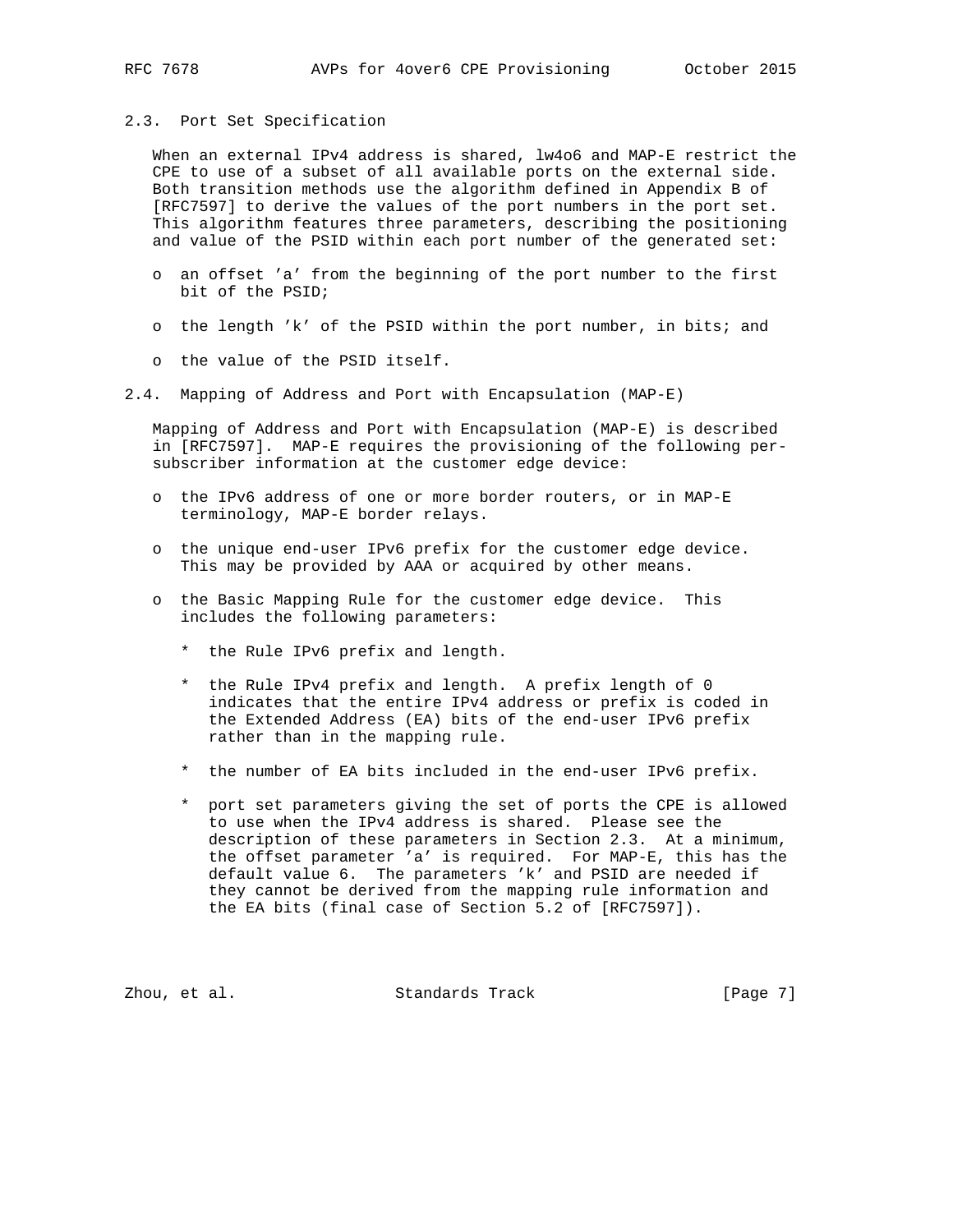- o whether the device is to operate in Mesh or Hub-and-Spoke mode.
- o in mesh mode only, zero or more Forwarding Mapping Rules described by the same set of parameters as the Basic Mapping Rule.

 As indicated in the first bullet in Section 5 of [RFC7597], a MAP CPE can be provisioned with multiple end-user IPv6 prefixes, each associated with its own Basic Mapping Rule. This does not change the basic requirement for representation of the corresponding information in the form of Diameter AVPs, but adds a potential requirement for multiple instances of this information to be present in the Diameter message, differing in the value of the end-user IPv6 prefix (in contrast to the Forward Mapping Rule instances).

 The border router needs to be configured with the superset of the Mapping Rules passed to the customer sites it serves. Since this requirement does not require direct coordination with CPE configuration in the way lw4o6 does, it is out of scope of the present document. However, the AVPs defined here may be useful if a separate Diameter application is used to configure the border router.

#### 2.5. Parameters for Multicast

 [DSLITE-MULTICAST] specifies a generic solution for delivery of IPv4 multicast services to IPv4 clients over an IPv6 multicast network. In particular, the solution can be deployed in a DS-Lite context but is also adaptable to lw4o6 and MAP-E. For example, [PREFIX-OPTION] specifies how DHCPv6 [RFC3315] can be used to provision multicast related information. The following lists the multicast-related information that needs to be provisioned:

- o ASM-mPrefix64: the IPv6 multicast prefix to be used to synthesize the IPv4-embedded IPv6 addresses of the multicast groups in the Any-Source Multicast (ASM) mode. This is achieved by concatenating the ASM-mPrefix64 and an IPv4 multicast address; the IPv4 multicast address is inserted in the last 32 bits of the IPv4-embedded IPv6 multicast address.
- o SSM-mPrefix64: the IPv6 multicast prefix to be used to synthesize the IPv4-embedded IPv6 addresses of the multicast groups in the Source-Specific Multicast (SSM) [RFC4607] mode. This is achieved by concatenating the SSM-mPrefix64 and an IPv4 multicast address; the IPv4 multicast address is inserted in the last 32 bits of the IPv4-embedded IPv6 multicast address.

Zhou, et al. Standards Track [Page 8]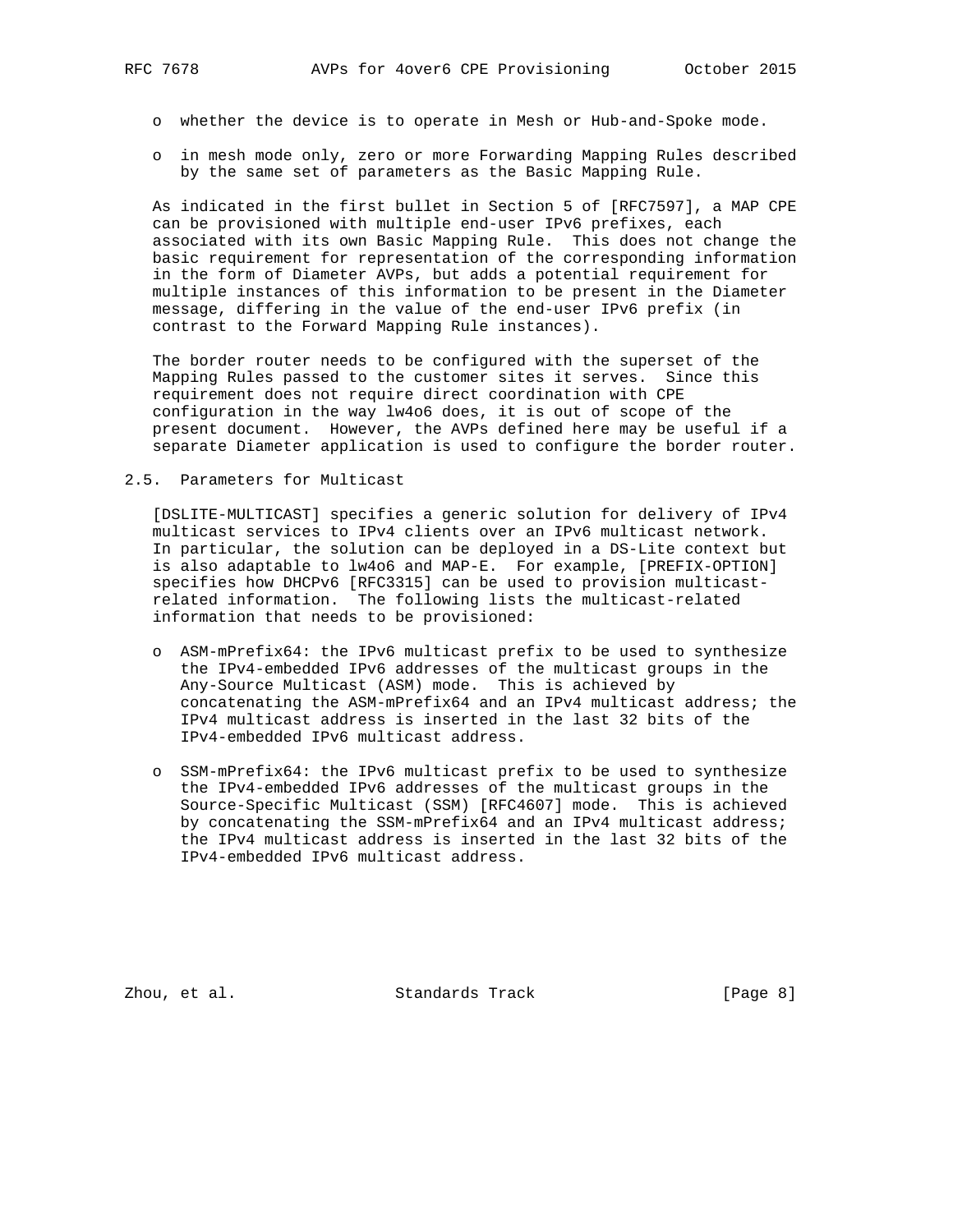- o uPrefix64: the IPv6 unicast prefix to be used in SSM mode for constructing the IPv4-embedded IPv6 addresses representing the IPv4 multicast sources in the IPv6 domain. uPrefix64 may also be used to extract the IPv4 address from the received multicast data flows. The address mapping follows the guidelines documented in [RFC6052].
- 2.6. Summary and Discussion

 There are two items that are common to the different transition methods, and the corresponding AVPs to carry them can be reused:

- o a representation of the IPv6 address of a border router.
- o a set of prefixes for delivery of multicast services to IPv4 clients over an IPv6 multicast network.

 [RFC6519] sets a precedent for representation of the IPv6 address of a border router as an FQDN. This can be dereferenced to one or more IP addresses by the provisioning system before being passed to the customer equipment or left as an FQDN as it is in [RFC6334].

The remaining requirements are transition-method specific:

- o for lw4o6, a representation of a binding between (1) either the IPv6 Binding Prefix or a full /128 IPv6 address, (2) a public IPv4 address, and (3) (if the IPv4 address is shared) a port set identifier.
- o for MAP-E, a representation of the unique end-user IPv6 prefix for the CPE, if not provided by other means.
- o for MAP-E, a representation of a Mapping Rule.
- o for MAP-E, an indication of whether Mesh mode or Hub-and-Spoke mode is to be used.
- 3. Attribute-Value Pair Definitions

 This section provides the specifications for the AVPs needed to meet the requirements summarized in Section 2.6.

Zhou, et al. Standards Track [Page 9]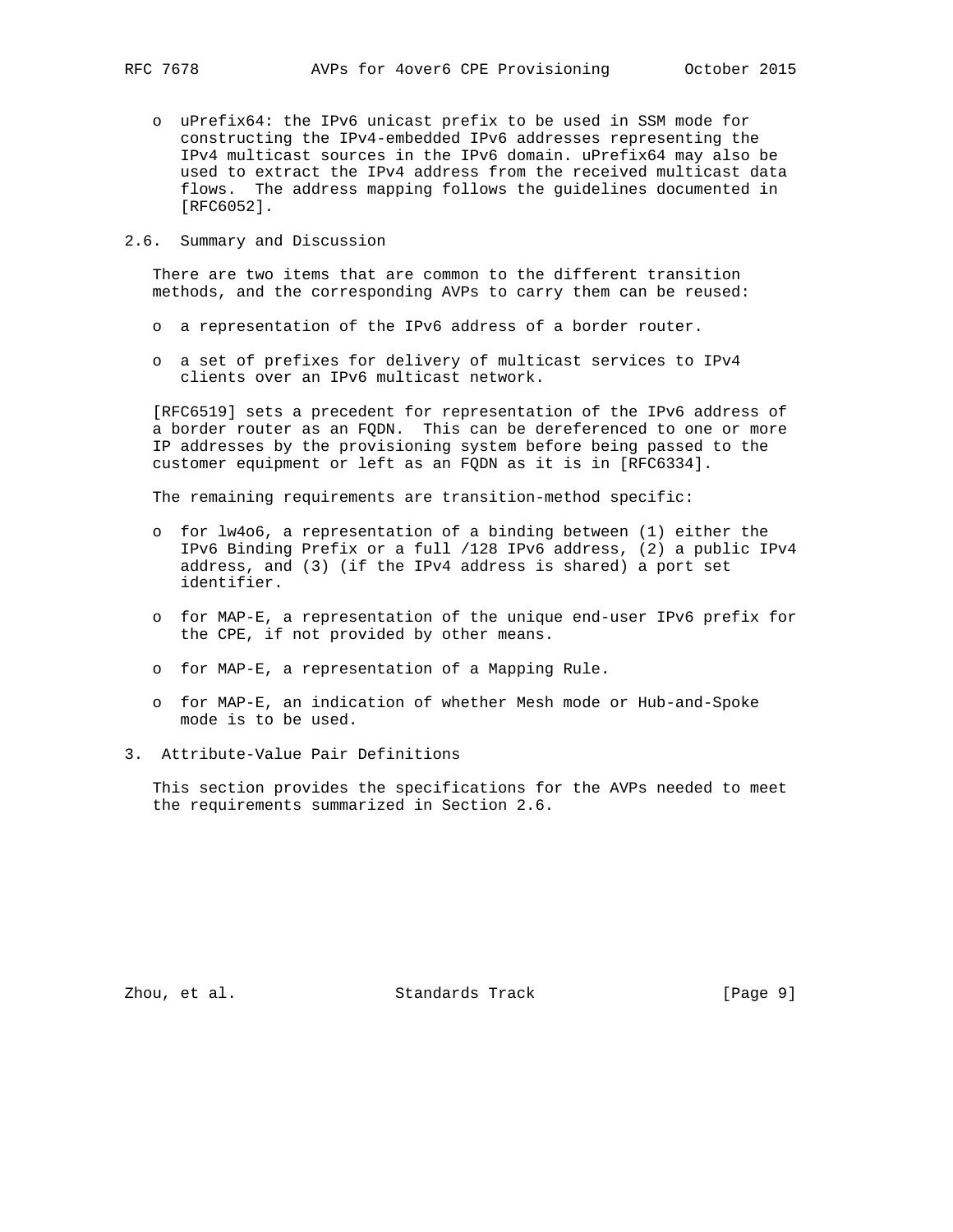#### 3.1. IP-Prefix-Length AVP

 The IP-Prefix-Length AVP (AVP code 632) is of type Unsigned32. It provides the length of an IPv4 or IPv6 prefix. Valid values are from 0 to 32 for IPv4 and from 0 to 128 for IPv6. Tighter limits are given below for particular contexts of use of this AVP.

 Note that the IP-Prefix-Length AVP is only relevant when associated with an IP-Address AVP in a Grouped AVP.

#### 3.2. Border-Router-Name AVP

 Following on the precedent set by [RFC6334] and [RFC6519], this document identifies a border router using an FQDN rather than an address. The Border-Router-Name AVP (AVP Code 633) is of type OctetString. The FQDN encoding MUST follow the Name Syntax defined in [RFC1035], [RFC1123], and [RFC2181] and are represented in ASCII form. Note, if Internationalized Domain Names (IDNs) are used, A-labels defined in [RFC5891] must be used (see Appendix D of [RFC6733]).

#### 3.3. 64-Multicast-Attributes AVP

 The 64-Multicast-Attributes AVP (AVP Code 634) is of type Grouped. It contains the multicast-related IPv6 prefixes needed for providing IPv4 multicast over IPv6 using DS-Lite, MAP-E, or lw4o6, as mentioned in Section 2.5.

The syntax is shown in Figure 1.

```
 64-Multicast-Attributes ::= < AVP Header: 634 >
                   [ ASM-mPrefix64 ]
                   [ SSM-mPrefix64 ]
                   [ Delegated-IPv6-Prefix ]
                  *[ AVP ]
```
Figure 1: 64-Multicast-Attributes AVP

 The 64-Multicast-Attributes AVP MUST include the ASM-mPrefix64 AVP or the SSM-mPrefix64 AVP, and it MAY include both.

 The Delegated-IPv6-Prefix AVP MUST be present when the SSM-mPrefix64 AVP is present. The Delegated-IPv6-Prefix AVP MAY be present when the ASM-mPrefix64 AVP is present.

Zhou, et al. Standards Track [Page 10]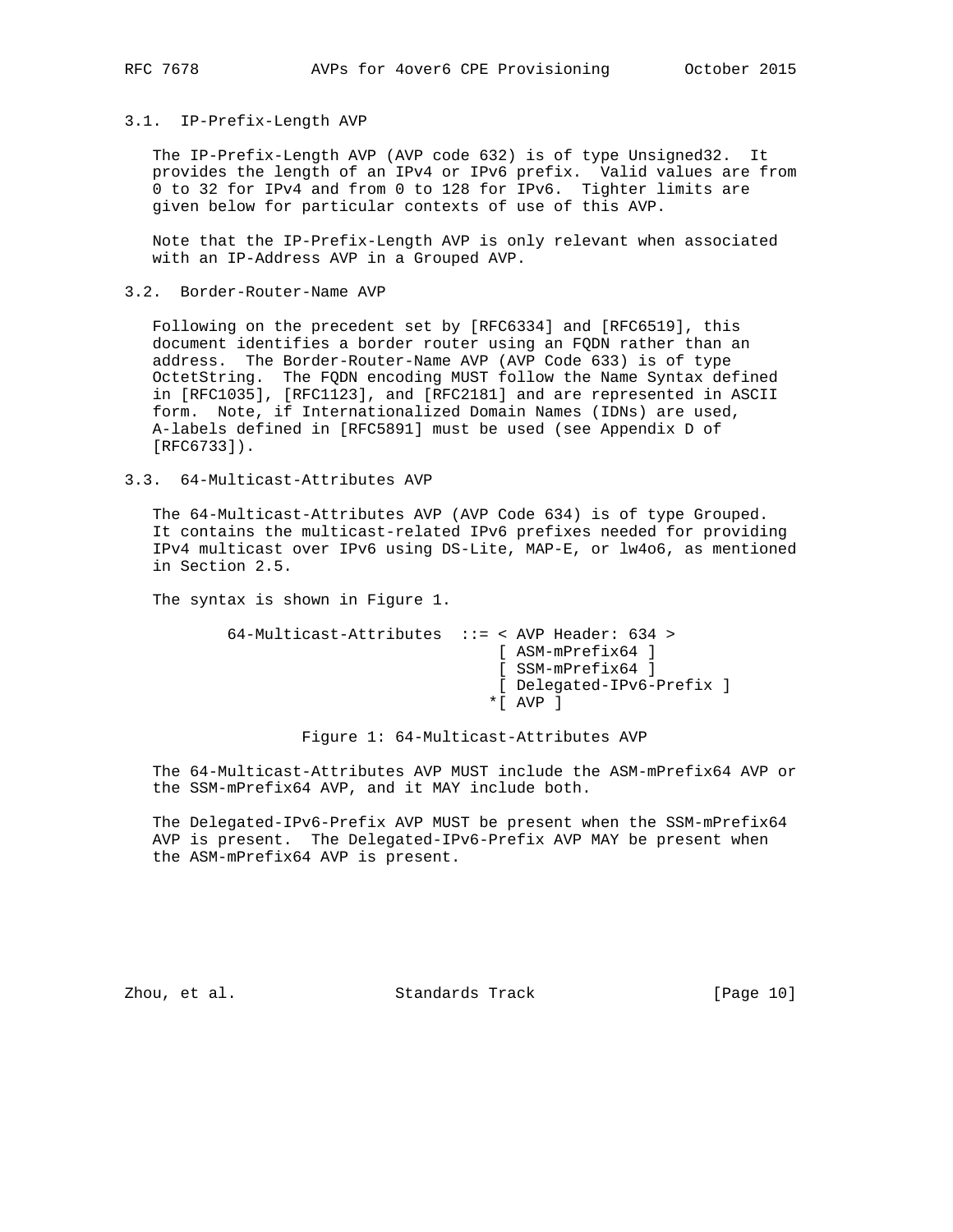## 3.3.1. ASM-mPrefix64 AVP

 The ASM-mPrefix64 AVP (AVP Code 635) conveys the value of ASM mPrefix64 as mentioned in Section 2.5. The ASM-mPrefix64 AVP is of type Grouped, as shown in Figure 2.

```
 ASM-mPrefix64 ::= < AVP Header: 635 >
         { IP-Address }
         { IP-Prefix-Length }
        *[ AVP ]
```
Figure 2: ASM-mPrefix64 AVP

 IP-Address (AVP code 518) is defined in [RFC5777] and is of type Address. Within the ASM-mPrefix64 AVP, it provides the value of an IPv6 prefix. The AddressType field in IP-Address MUST have value 2 (IPv6). The conveyed multicast IPv6 prefix MUST belong to the ASM range. Unused bits in IP-Address beyond the actual prefix MUST be set to zeroes by the sender and ignored by the receiver.

 The IP-Prefix-Length AVP (AVP code 632) provides the actual length of the prefix contained in the IP-Address AVP. Within the ASM-mPrefix64 AVP, valid values of the IP-Prefix-Length AVP are from 24 to 96.

3.3.2. SSM-mPrefix64 AVP

 The SSM-mPrefix64 AVP (AVP Code 636) conveys the value of SSM mPrefix64 as mentioned in Section 2.5. The SSM-mPrefix64 AVP is of type Grouped, as shown in Figure 3.

```
 SSM-mPrefix64 ::= < AVP Header: 636 >
         { IP-Address }
         { IP-Prefix-Length }
       *[ AVP ]
```
Figure 3: SSM-mPrefix64 AVP

 IP-Address (AVP code 518) provides the value of an IPv6 prefix. The AddressType field in IP-Address MUST have value 2 (IPv6). The conveyed multicast IPv6 prefix MUST belong to the SSM range. Unused bits in IP-Address beyond the actual prefix MUST be set to zeroes by the sender and ignored by the receiver.

 The IP-Prefix-Length AVP (AVP code 632) provides the actual length of the prefix contained in the IP-Address AVP.

Zhou, et al. Standards Track [Page 11]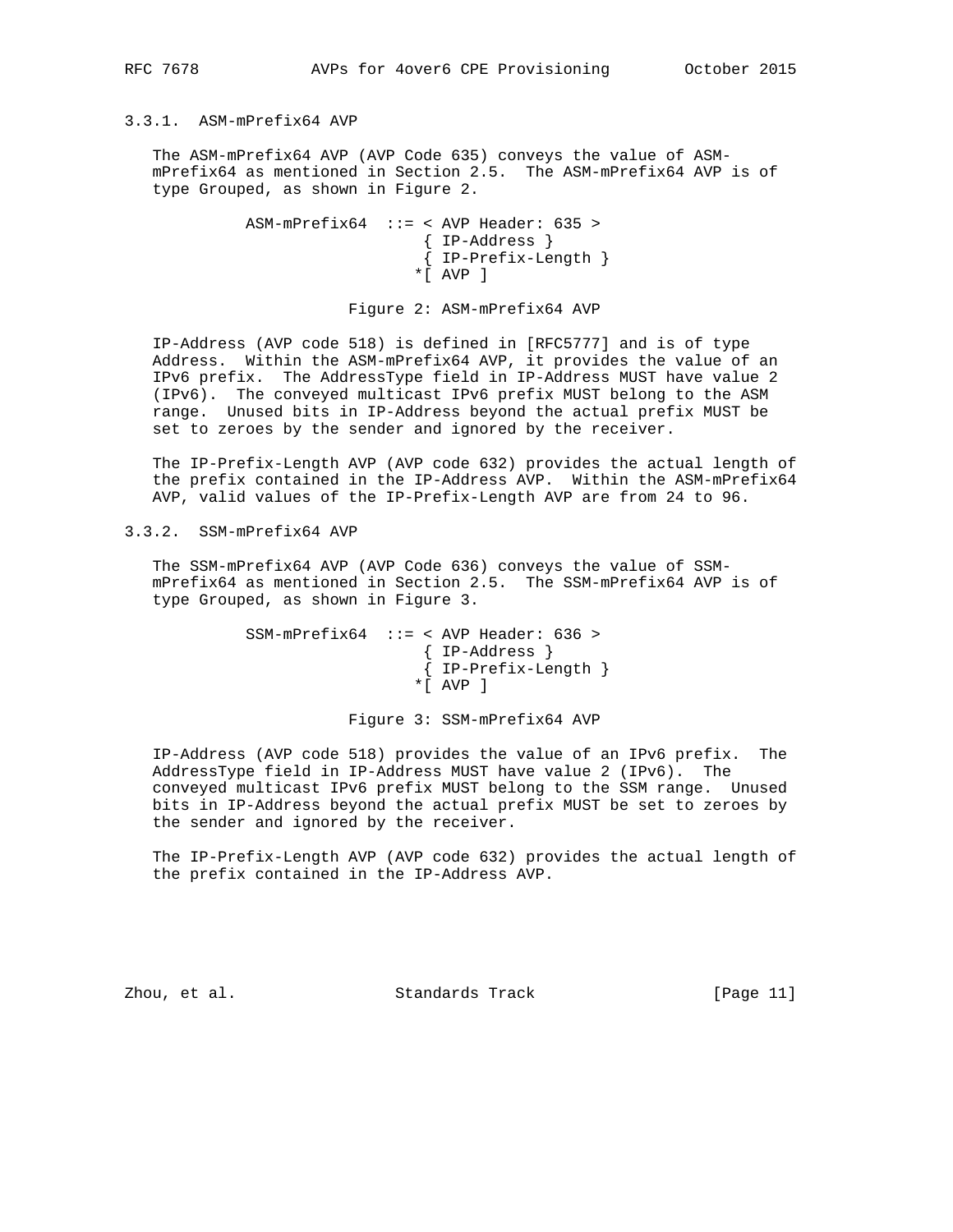3.3.3. Delegated-IPv6-Prefix AVP as uPrefix64

 Within the 64-Multicast-Attributes AVP, the Delegated-IPv6-Prefix AVP (AVP Code 123) conveys the value of uPrefix64, a unicast IPv6 prefix, as mentioned in Section 2.5. The Delegated-IPv6-Prefix AVP is defined in [RFC4818]. As specified by [RFC6052], the value in the Prefix-Length field MUST be one of 32, 48, 56, 64, or 96.

3.4. Tunnel-Source-Pref-Or-Addr AVP

 The Tunnel-Source-Pref-Or-Addr AVP (AVP Code 637) conveys either the IPv6 Binding Prefix or the tunnel source address on the CPE, as described in Section 2.2. The Tunnel-Source-Pref-Or-Addr AVP is of type Grouped with syntax as shown in Figure 4. The Tunnel-Source- Pref-Or-Addr AVP MUST contain either the Delegated-IPv6-Prefix AVP or the Tunnel-Source-IPv6-Address AVP, not both.

| Tunnel-Source-Pref-Or-Addr ::= < AVP Header: 637 > |
|----------------------------------------------------|
| [ Delegated-IPv6-Prefix ]                          |
| [ Tunnel-Source-IPv6-Address ]                     |
| $\star$ [ AVP ]                                    |
|                                                    |

Figure 4: Tunnel-Source-Pref-Or-Addr AVP

 This AVP is defined separately from the lw4o6-Binding AVP (which includes it) to provide flexibility in the transport of the tunnel source address from the provisioning system to AAA while also supporting the provision of a complete binding to the lw4o6 border router.

3.4.1. Delegated-IPv6-Prefix as the IPv6 Binding Prefix

 The Delegated-IPv6-Prefix AVP (AVP code 123) is of type OctetString and is defined in [RFC4818]. Within the Tunnel-Source-Pref-Or-Addr AVP, it conveys the IPv6 Binding Prefix assigned to the CPE. Valid values in the Prefix-Length field are from 0 to 128 (full address).

3.4.2. Tunnel-Source-IPv6-Address AVP

 The Tunnel-Source-IPv6-Address AVP (AVP code 638) is of type Address. It provides the address assigned by the CPE to identify its local end of an lw4o6 tunnel. The AddressType field in this AVP MUST be set to 2 (IPv6).

Zhou, et al. Standards Track [Page 12]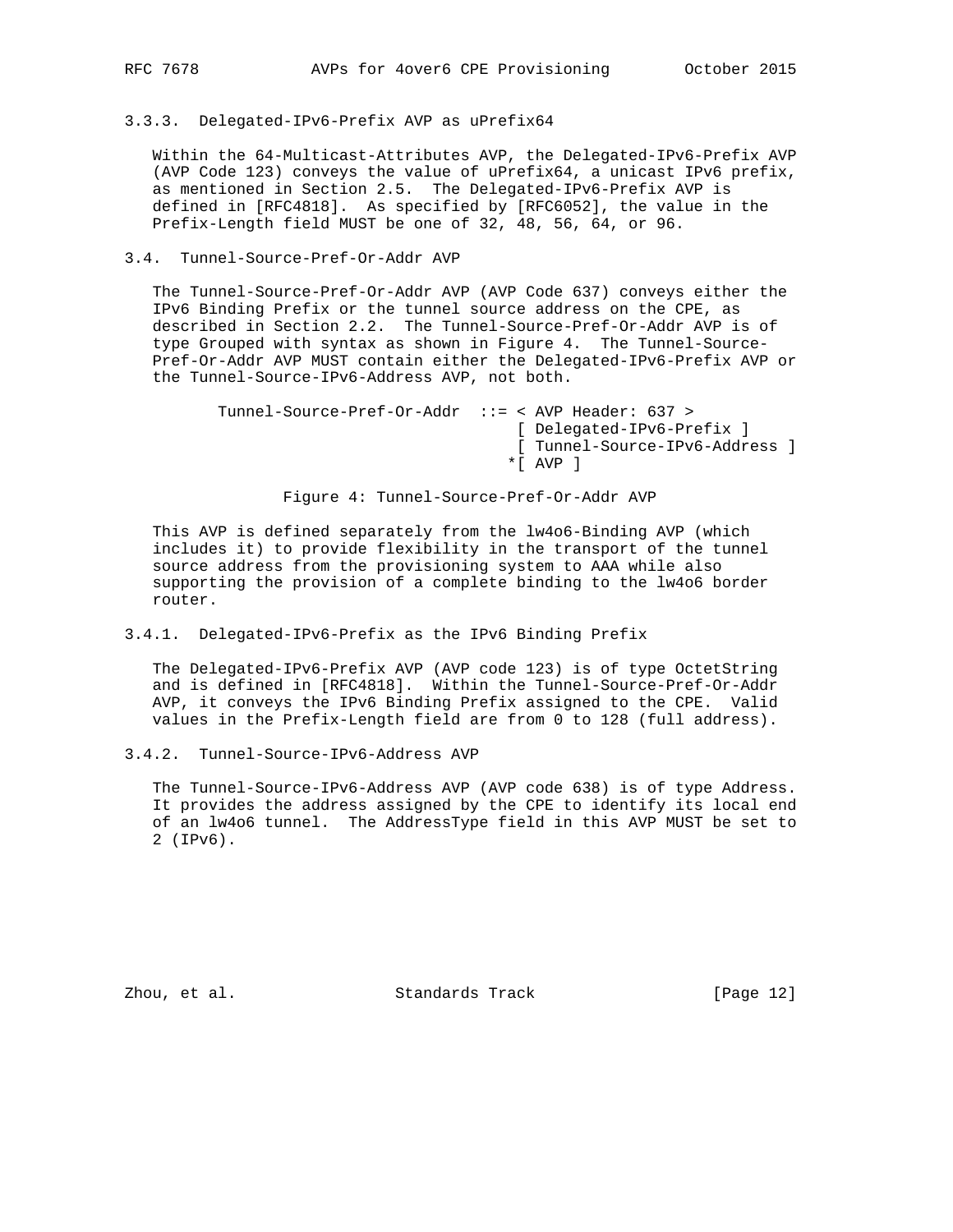### 3.5. Port-Set-Identifier

 The Port-Set-Identifier AVP (AVP Code 639) is a structured OctetString with four octets of data, hence a total AVP length of 12. The description of the structure that follows refers to the parameters described in Section 2.3 (see Figure 5).

- o The first (high-order) octet is the Offset field. It is interpreted as an 8-bit unsigned integer giving the offset 'a' from the beginning of a port number to the beginning of the PSID to which that port belongs. Valid values are from 0 to 15.
- o The next octet, the PSIDLength, is also interpreted as an 8-bit unsigned integer and gives the length 'k' in bits of the PSID. Valid values are from  $0$  to  $(16 - a)$ . A value of  $0$  indicates that the PSID is not present (probable case for MAP-E, see Section 2.4), and the PSIDValue field MUST be ignored.
- o The final two octets contain the PSIDValue field. They give the value of the PSID itself, right justified within the field. That is, the value of the PSID occupies the 'k' lowest-order bits of the PSIDValue field.

| 0 1 2 3 4 5 6 7 8 9 0 1 2 3 4 5 6 7 8 9 0 1 2 3 4 5 6 7 8 9 0 1 2 |  |  |        |  |  |  |  |  |        |  |  |  |  |  |  |  |            |  |  |  |  |  |  |  |  |  |
|-------------------------------------------------------------------|--|--|--------|--|--|--|--|--|--------|--|--|--|--|--|--|--|------------|--|--|--|--|--|--|--|--|--|
|                                                                   |  |  |        |  |  |  |  |  |        |  |  |  |  |  |  |  |            |  |  |  |  |  |  |  |  |  |
|                                                                   |  |  | Offset |  |  |  |  |  | Length |  |  |  |  |  |  |  | PSID Value |  |  |  |  |  |  |  |  |  |
|                                                                   |  |  |        |  |  |  |  |  |        |  |  |  |  |  |  |  |            |  |  |  |  |  |  |  |  |  |

Figure 5: Port Set

3.6. Lw4o6-Binding AVP

 The Lw4o6-Binding AVP (AVP Code 640) is of type Grouped. It contains the elements of configuration that constitute the binding between an lw4o6 tunnel and IPv4 packets sent through that tunnel, as described in Section 2.2.

> Lw4o6-Binding ::= < AVP Header: 640 > { Tunnel-Source-Pref-Or-Addr } { Lw4o6-External-IPv4-Addr } [ Port-Set-Identifier ] \*[ AVP ]

Figure 6: Lw4o6-Binding AVP

Zhou, et al. Standards Track [Page 13]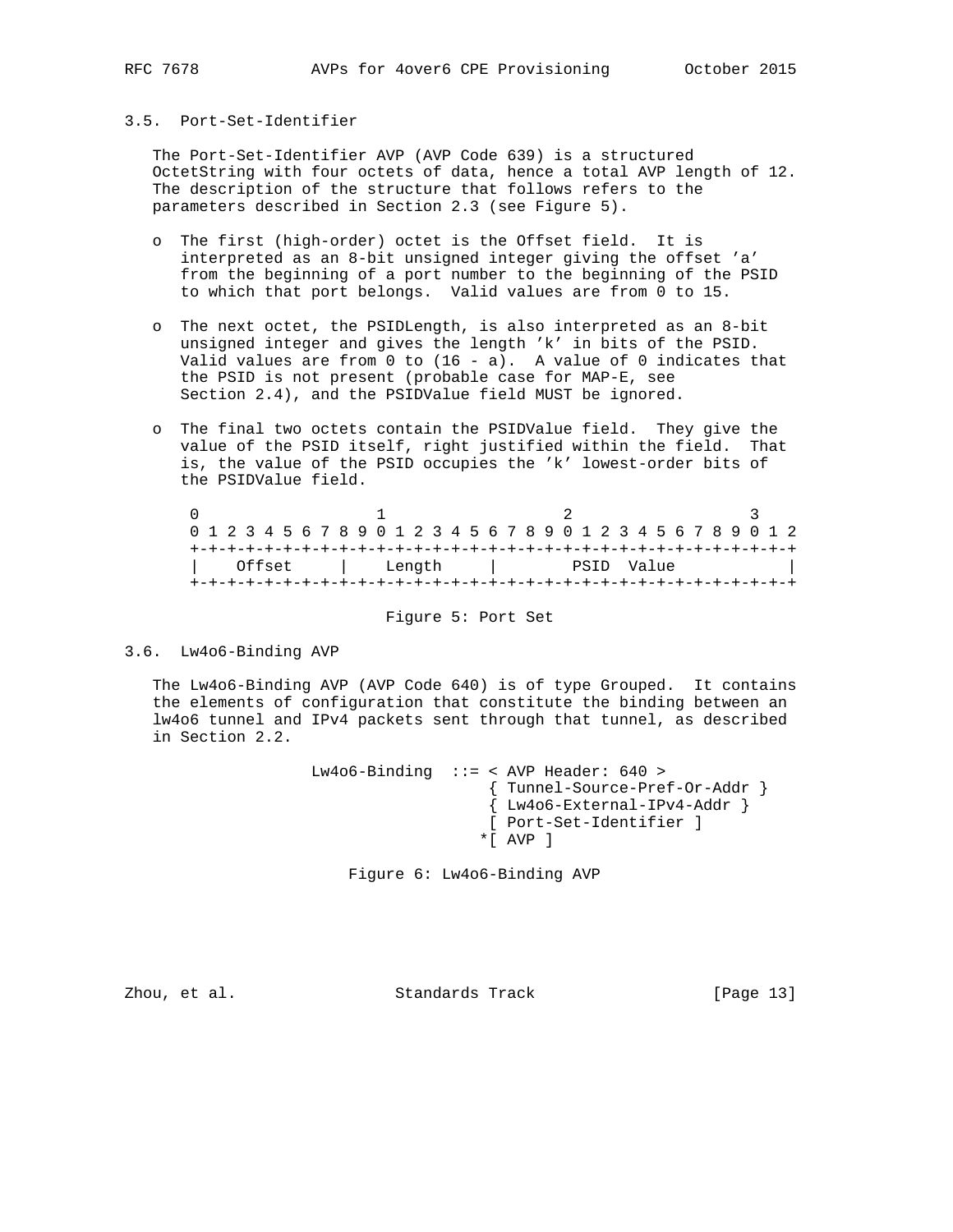The Tunnel-Source-Pref-Or-Addr AVP is defined in Section 3.4 and provides either the Binding Prefix or the full IPv6 tunnel source address.

The Lw4o6-External-IPv4-Addr AVP is defined in Section 3.6.1.

 The Port-Set-Identifier AVP is defined in Section 3.5. It identifies the specific set of ports assigned to the lw4o6 tunnel when the IPv4 address is being shared.

3.6.1. Lw4o6-External-IPv4-Addr AVP

 The Lw4o6-External-IPv4-Addr AVP (AVP Code 641) uses the Address derived data format defined in Section 4.3.1 of [RFC6733]. It provides the CPE's external IPv4 address within the lw4o6 tunnel associated with the given binding. The AddressType field MUST be set to 1 (IPv4), and the total length of the AVP MUST be 14 octets.

#### 3.7. MAP-E-Attributes

 The MAP-E-Attributes AVP (AVP Code 642) is of type Grouped. It contains the configuration data identified in Section 2.4 for all of the mapping rules (Basic and Forwarding) in a single MAP domain. Multiple instances of this AVP will be present if the CPE belongs to multiple MAP domains.

| $\star$ [ |                                                                                                                                                                    |
|-----------|--------------------------------------------------------------------------------------------------------------------------------------------------------------------|
|           | MAP-E-Attributes $::=$ < AVP Header: 642 ><br>$1*\{$ Border-Router-Name $\}$<br>$1*\{$ MAP-Mapping-Rule }<br>[ MAP-Mesh-Mode ]<br>[ Delegated-IPv6-Prefix ]<br>AVP |

#### Figure 7: MAP-E-Attributes AVP

 The Border-Router-Name AVP is defined in Section 3.2. It provides the FQDN of a MAP border relay at the edge of the MAP domain to which the containing MAP-E-Attributes AVP relates. At least one instance of this AVP MUST be present.

 The MAP-Mapping-Rule AVP is defined in Section 3.9. At least one instance of this AVP MUST be present. If the MAP-E domain supports Mesh mode (indicated by the presence of the MAP-Mesh-Mode AVP), additional MAP-Mapping-Rule instances MAY be present. If the MAP-E domain is operating in Hub-and-Spoke mode; additional MAP-Mapping- Rule instances MUST NOT be present.

Zhou, et al. Standards Track [Page 14]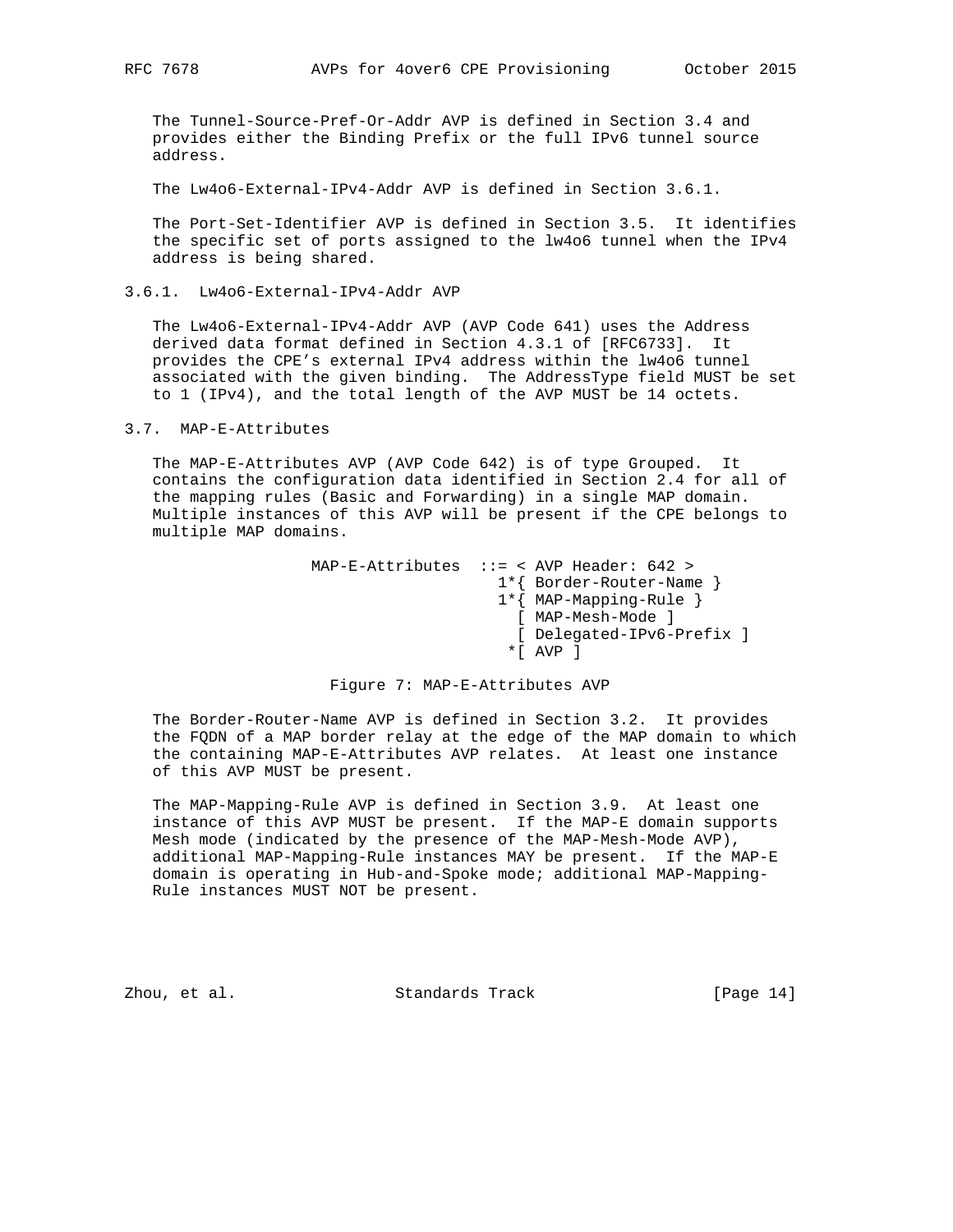The MAP-Mesh-Mode AVP is defined in Section 3.8. The absence of the Mesh mode indicator attribute indicates that the CPE is required to operate in Hub-and-Spoke mode.

 The Delegated-IPv6-Prefix AVP (AVP Code 123) provides the end-user IPv6 prefix assigned to the CPE for the MAP domain to which the containing MAP-E-Attributes AVP relates. The AVP is defined in [RFC4818]. Valid values of the Prefix-Length field range from 0 to 128.

 The Delegated-IPv6-Prefix AVP is optional because, depending on deployment, the end-user IPv6 prefix may be provided by AAA or by other means. If multiple instances of the MAP-E-Attributes AVP containing the Delegated-IPv6-Prefix AVP are present, each instance of the latter MUST have a different value.

3.8. MAP-Mesh-Mode

 The MAP-Mesh-Mode AVP (AVP Code 643) is of type Enumerated and indicates whether the CPE has to operate in Mesh or Hub-and-Spoke mode when using MAP-E. The following values are supported:

- 0 MESH
- 1 HUB\_AND\_SPOKE

 The absence of the Mesh mode indicator attribute indicates that the CPE is required to operate in Hub-and-Spoke mode.

#### 3.9. MAP-Mapping-Rule

 The MAP-Mapping-Rule AVP (AVP Code 644) is of type Grouped and is used only in conjunction with MAP-based transition methods. Mapping rules are required both by the MAP border relay and by the CPE. The components of the MAP-Mapping-Rule AVP provide the contents of a mapping rule as described in Section 2.4.

The syntax of the MAP-Mapping-Rule AVP is as follows:

 MAP-Mapping-Rule ::= < AVP Header: 644 > { Rule-IPv4-Addr-Or-Prefix } { Rule-IPv6-Prefix } { EA-Field-Length } { Port-Set-Identifier } \*[ AVP ]

Figure 8: MAP-Mapping-Rule AVP

Zhou, et al. Standards Track [Page 15]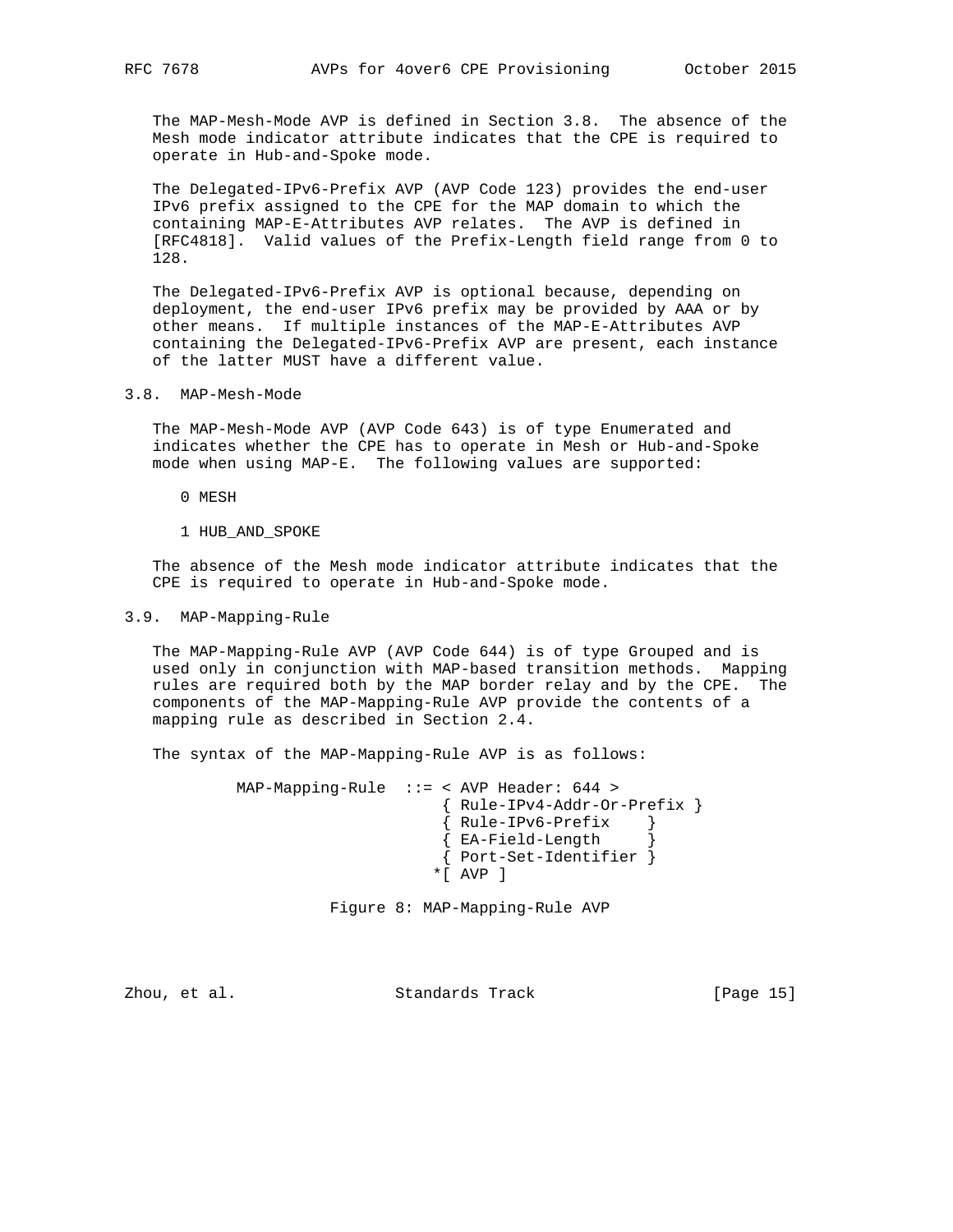The Rule-IPv4-Addr-Or-Prefix, Rule-IPv6-Prefix, EA-Field-Length, and Port-Set-Identifier AVPs MUST all be present.

 The Port-Set-Identifier AVP provides information to identify the specific set of ports assigned to the CPE. For more information, see Sections 2.4 and 2.3. The Port-Set-Identifier AVP is defined in Section 3.5.

#### 3.9.1. Rule-IPv4-Addr-Or-Prefix AVP

 The Rule-IPv4-Addr-Or-Prefix AVP (AVP Code 645) conveys the Rule IPv4 prefix and length as described in Section 2.4. The Rule-IPv4-Addr- Or-Prefix AVP is of type Grouped, as shown in Figure 9.

```
 Rule-IPv4-Addr-Or-Prefix ::= < AVP Header: 645 >
                    { IP-Address }
                    { IP-Prefix-Length }
                   *[ AVP ]
```
Figure 9: Rule-IPv4-Addr-Or-Prefix AVP

 IP-Address (AVP code 518) is defined in [RFC5777] and is of type Address. Within the Rule-IPv4-Addr-Or-Prefix AVP, it provides the value of a unicast IPv4 address or prefix. The AddressType field in IP-Address MUST have value 1 (IPv4). Unused bits in IP-Address beyond the actual prefix MUST be set to zeroes by the sender and ignored by the receiver.

 The IP-Prefix-Length AVP (AVP code 632) provides the actual length of the prefix contained in the IP-Address AVP. Within the Rule-IPv4- Addr-Or-Prefix AVP, valid values of the IP-Prefix-Length AVP are from 0 to 32 (full address) based on the different cases identified in Section 5.2 of [RFC7597].

## 3.9.2. Rule-IPv6-Prefix AVP

 The Rule-IPv6-Prefix AVP (AVP Code 646) conveys the Rule IPv6 prefix and length as described in Section 2.4. The Rule-IPv6-Prefix AVP is of type Grouped, as shown in Figure 10.

> Rule-IPv6-Prefix ::= < AVP Header: 646 > { IP-Address } { IP-Prefix-Length } \*[ AVP ]

> > Figure 10: Rule-IPv6-Prefix AVP

Zhou, et al. Standards Track [Page 16]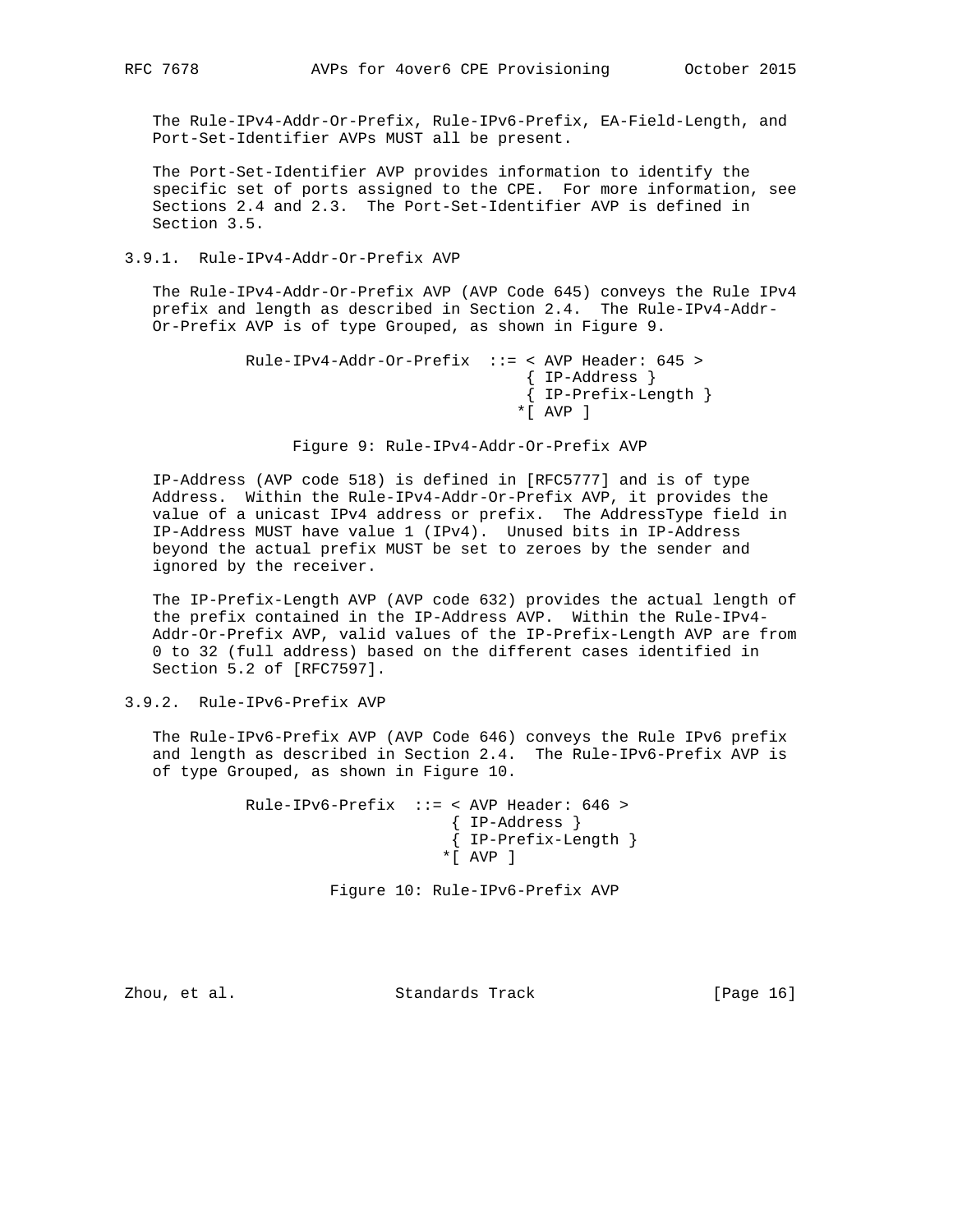IP-Address (AVP code 518) is defined in [RFC5777] and is of type Address. Within the Rule-IPv6-Prefix AVP, it provides the value of a unicast IPv6 prefix. The AddressType field in IP-Address MUST have value 2 (IPv6). Unused bits in IP-Address beyond the actual prefix MUST be set to zeroes by the sender and ignored by the receiver.

 The IP-Prefix-Length AVP (AVP code 632) provides the actual length of the prefix contained in the IP-Address AVP. Within the Rule- IPv6-Prefix AVP, the minimum valid prefix length is 0. The maximum value is bounded by the length of the end-user IPv6 prefix associated with the mapping rule, if present in the form of the Delegated- IPv6-Prefix AVP in the enclosing MAP-E-Attributes AVP. Otherwise, the maximum value is 128.

## 3.9.3. EA-Field-Length AVP

 The EA-Field-Length AVP (AVP Code 647) is of type Unsigned32. Valid values range from 0 to 48. See Section 5.2 of [RFC7597] for a description of the use of this parameter in deriving IPv4 address and port number configuration.

Zhou, et al. Standards Track [Page 17]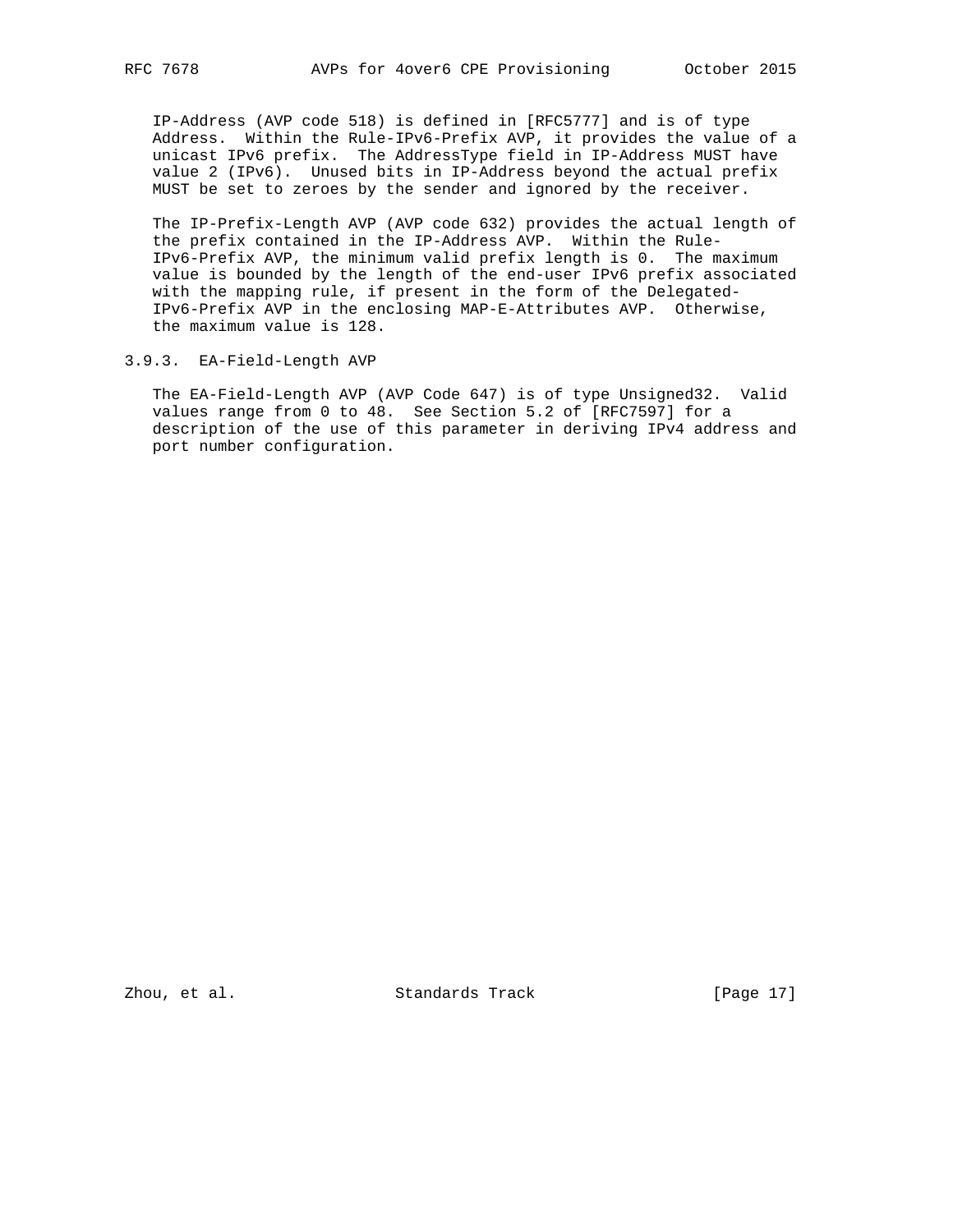## 4. Attribute-Value Pair Flag Rules

|                            |             |                    |               | AVP flag<br>rules |             |
|----------------------------|-------------|--------------------|---------------|-------------------|-------------|
| Attribute Name             | AVP<br>Code | Section<br>Defined | Value Type    | MUST              | MUST<br>NOT |
| IP-Prefix-Length           | 632         | 3.1                | Unsigned32    |                   | V           |
| Border-Router-Name         | 633         | 3.2                | OctetString   |                   | V           |
| 64-Multicast-Attributes    | 634         | 3.3                | Grouped       |                   | V           |
| ASM-mPrefix64              | 635         | 3.3.1              | Grouped       |                   | V           |
| SSM-mPrefix64              | 636         | 3.3.2              | Grouped       |                   | V           |
| Tunnel-Source-Pref-Or-Addr | 637         | 3.4                | Grouped       |                   |             |
| unnel-Source-IPv6-Address  | 638         | 3.4.2              | Address       |                   |             |
| Port-Set-Identifier        | 639         | 3.5                | OctetString   |                   |             |
| Lw4o6-Binding              | 640         | 3.6                | Grouped       |                   | V           |
| Lw4o6-External-IPv4-Addr   | 641         |                    | 3.6.1 Address |                   | V           |
| MAP-E-Attributes           | 642         | 3.7                | Grouped       |                   | V           |
| MAP-Mesh-Mode              | 643         | 3.8                | Enumerated    |                   | V           |
| MAP-Mapping-Rule           | 644         | 3.9                | Grouped       |                   | V           |
| Rule-IPv4-Addr-Or-Prefix   | 645         | 3.9.1              | Grouped       |                   | V           |
| Rule-IPv6-Prefix           | 646         | 3.9.2              | Grouped       |                   | V           |
| EA-Field-Length            | 647         | 3.9.3              | Unsigned32    |                   | V           |
|                            |             |                    |               |                   |             |

 As described in the Diameter base protocol [RFC6733], the M-bit usage for a given AVP in a given command may be defined by the application.

zhou, et al. Standards Track [Page 18]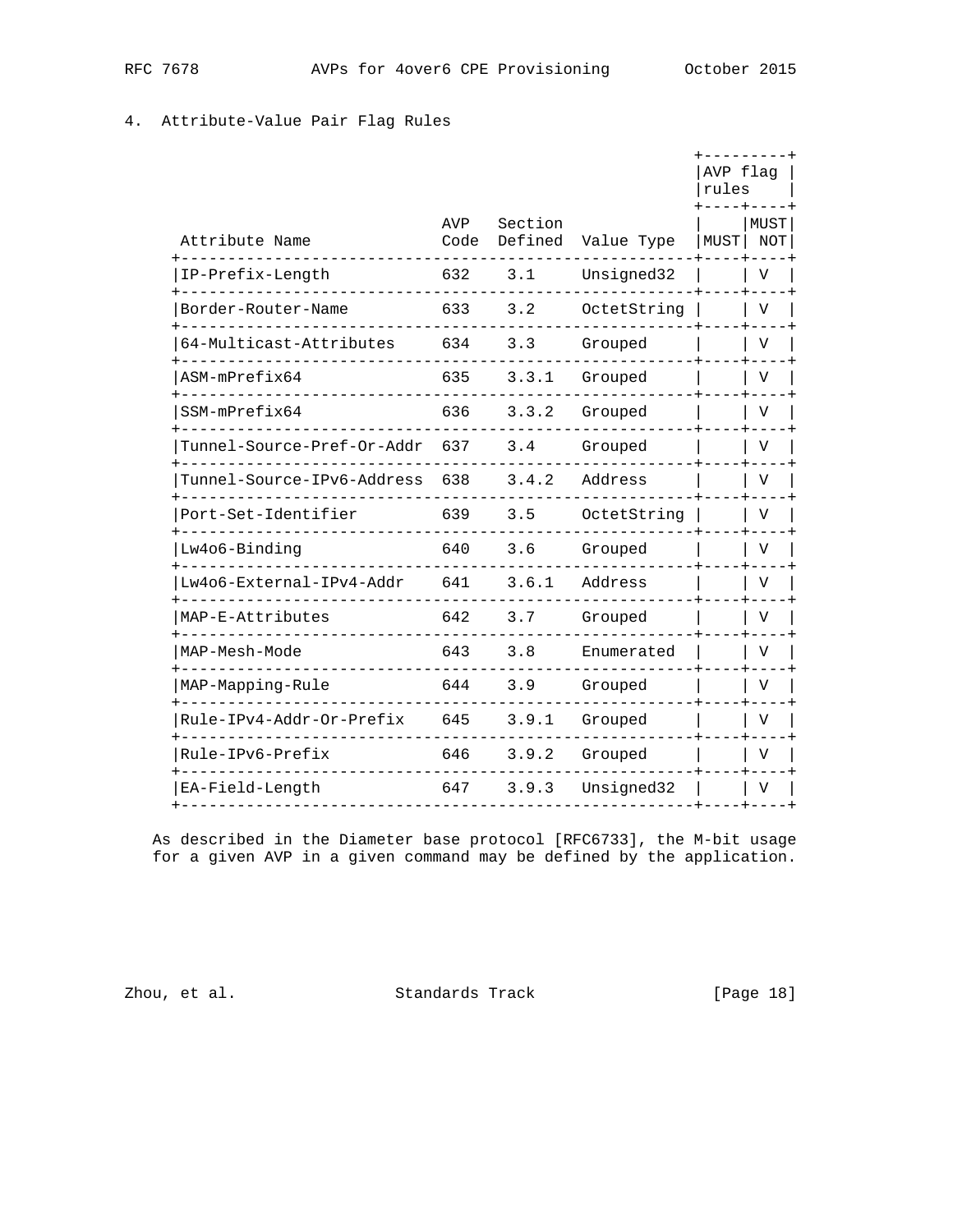## 5. IANA Considerations

 IANA has registered the following Diameter AVP codes in the "AVP Codes" registry:

| Code | Attribute Name             | Reference     |
|------|----------------------------|---------------|
| 632  | IP-Prefix-Length           | This document |
| 633  | Border-Router-Name         | This document |
| 634  | 64-Multicast-Attributes    | This document |
| 635  | ASM-mPrefix64              | This document |
| 636  | SSM-mPrefix64              | This document |
| 637  | Tunnel-Source-Pref-Or-Addr | This document |
| 638  | Tunnel-Source-IPv6-Address | This document |
| 639  | Port-Set-Identifier        | This document |
| 640  | Lw406-Binding              | This document |
| 641  | Lw4o6-External-IPv4-Addr   | This document |
| 642  | MAP-E-Attributes           | This document |
| 643  | MAP-Mesh-Mode              | This document |
| 644  | MAP-Mapping-Rule           | This document |
| 645  | Rule-IPv4-Addr-Or-Prefix   | This document |
| 646  | Rule-IPv6-Prefix           | This document |
| 647  | EA-Field-Length            | This document |

#### Table 1: Diameter AVP Codes

#### 6. Security Considerations

#### 6.1. Man-In-The-Middle (MITM) Attacks

 The AVPs defined in this document face two threats, both dependent on man-in-the-middle (MITM) attacks on the Diameter delivery path.

 The first threat is denial-of-service (DoS) through modification of the AVP contents leading to misconfiguration; e.g., a subscriber may fail to access its connectivity service if an invalid IP address was configured, the subscriber's traffic can be intercepted by a misbehaving node if a fake Border Node has been configured, etc.

 The second threat is that Diameter security is currently provided on a hop-by-hop basis (see Section 2.2 of [RFC6733]). At the time of writing, the Diameter end-to-end security problem has not been solved, so MITM attacks by Diameter peers along the path are possible. Diameter-related security considerations are discussed in Section 13 of [RFC6733].

Zhou, et al. Standards Track [Page 19]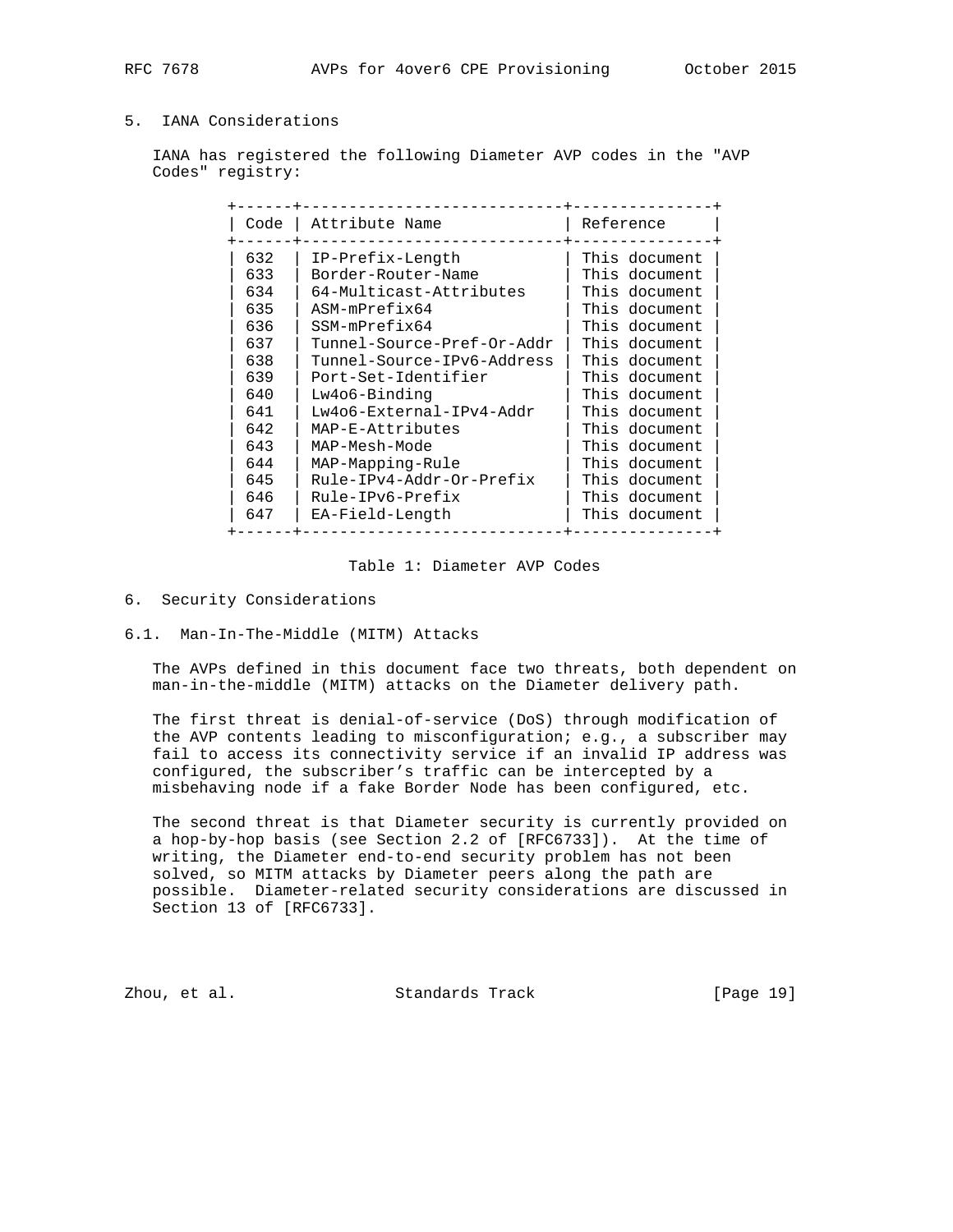6.2. Privacy

 Given that the AVPs defined in this document reveal privacy-related information (e.g., subscriber addresses) that can be used for tracking proposes, all these AVPs are considered to be security sensitive. Therefore, the considerations discussed in Section 13.3 of [RFC6733] MUST be followed for Diameter messages containing these AVPs.

- 7. References
- 7.1. Normative References
	- [RFC1035] Mockapetris, P., "Domain names implementation and specification", STD 13, RFC 1035, DOI 10.17487/RFC1035, November 1987, <http://www.rfc-editor.org/info/rfc1035>.
	- [RFC1123] Braden, R., Ed., "Requirements for Internet Hosts Application and Support", STD 3, RFC 1123, DOI 10.17487/RFC1123, October 1989, <http://www.rfc-editor.org/info/rfc1123>.
	- [RFC2119] Bradner, S., "Key words for use in RFCs to Indicate Requirement Levels", BCP 14, RFC 2119, DOI 10.17487/RFC2119, March 1997, <http://www.rfc-editor.org/info/rfc2119>.
	- [RFC2181] Elz, R. and R. Bush, "Clarifications to the DNS Specification", RFC 2181, DOI 10.17487/RFC2181, July 1997, <http://www.rfc-editor.org/info/rfc2181>.
	- [RFC4818] Salowey, J. and R. Droms, "RADIUS Delegated-IPv6-Prefix Attribute", RFC 4818, DOI 10.17487/RFC4818, April 2007, <http://www.rfc-editor.org/info/rfc4818>.
	- [RFC5777] Korhonen, J., Tschofenig, H., Arumaithurai, M., Jones, M., Ed., and A. Lior, "Traffic Classification and Quality of Service (QoS) Attributes for Diameter", RFC 5777, DOI 10.17487/RFC5777, February 2010, <http://www.rfc-editor.org/info/rfc5777>.
	- [RFC5891] Klensin, J., "Internationalized Domain Names in Applications (IDNA): Protocol", RFC 5891, DOI 10.17487/RFC5891, August 2010, <http://www.rfc-editor.org/info/rfc5891>.

Zhou, et al. Standards Track [Page 20]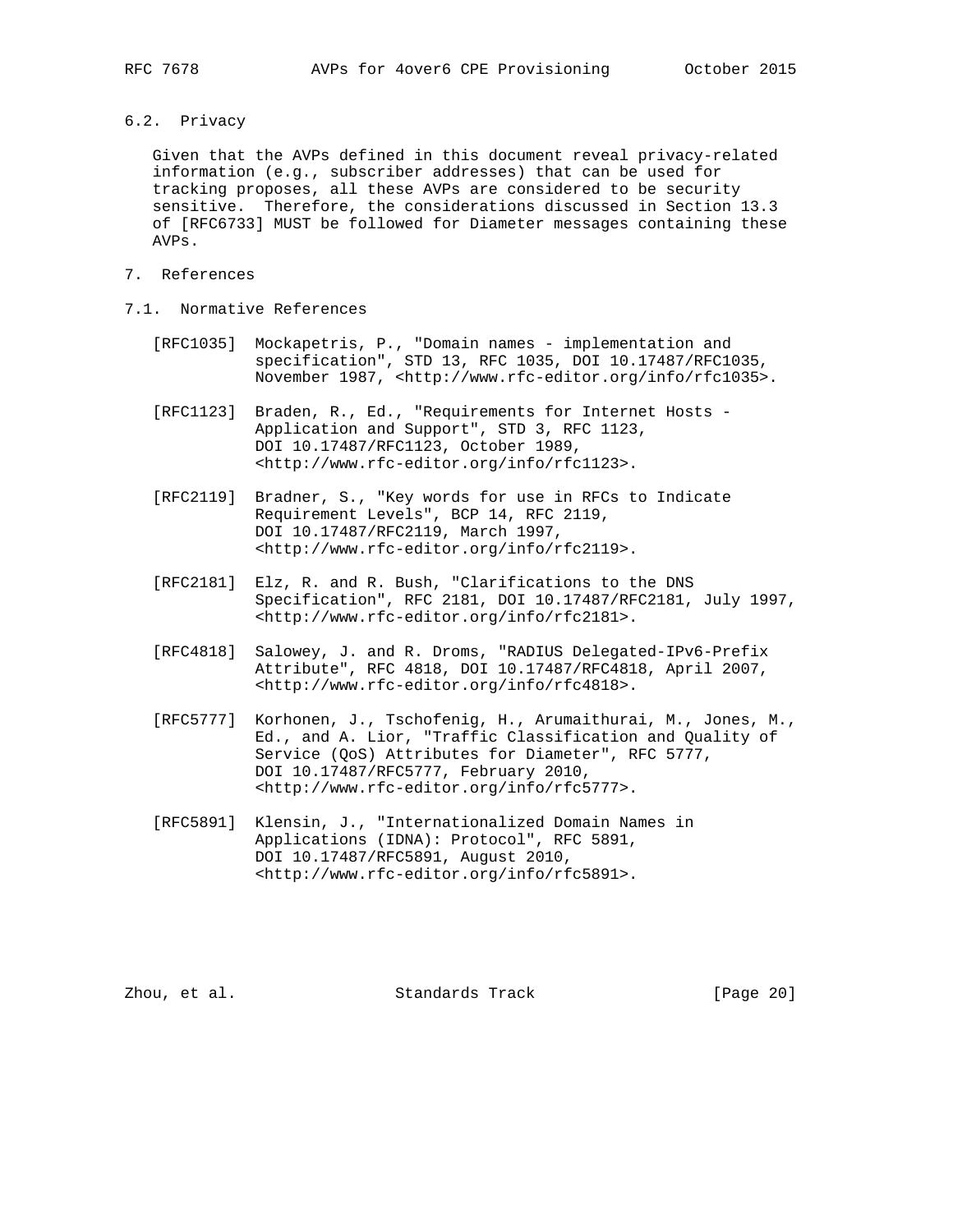- [RFC6333] Durand, A., Droms, R., Woodyatt, J., and Y. Lee, "Dual- Stack Lite Broadband Deployments Following IPv4 Exhaustion", RFC 6333, DOI 10.17487/RFC6333, August 2011, <http://www.rfc-editor.org/info/rfc6333>.
- [RFC6733] Fajardo, V., Ed., Arkko, J., Loughney, J., and G. Zorn, Ed., "Diameter Base Protocol", RFC 6733, DOI 10.17487/RFC6733, October 2012, <http://www.rfc-editor.org/info/rfc6733>.
- [RFC7596] Cui, Y., Sun, Q., Boucadair, M., Tsou, T., Lee, Y., and I. Farrer, "Lightweight 4over6: An Extension to the Dual- Stack Lite Architecture", RFC 7596, DOI 10.17487/RFC7596, July 2015, <http://www.rfc-editor.org/info/rfc7596>.
- [RFC7597] Troan, O., Ed., Dec, W., Li, X., Bao, C., Matsushima, S., Murakami, T., and T. Taylor, Ed., "Mapping of Address and Port with Encapsulation (MAP-E)", RFC 7597, DOI 10.17487/RFC7597, July 2015, <http://www.rfc-editor.org/info/rfc7597>.
- 7.2. Informative References

[DSLITE-MULTICAST]

 Qin, J., Boucadair, M., Jacquenet, C., Lee, Y., and Q. Wang, "Delivery of IPv4 Multicast Services to IPv4 Clients over an IPv6 Multicast Network", Work in Progress, draft-ietf-softwire-dslite-multicast-10, August 2015.

[PREFIX-OPTION]

 Boucadair, M., Qin, J., Tsou, T., and X. Deng, "DHCPv6 Option for IPv4-Embedded Multicast and Unicast IPv6 Prefixes", Work in Progress, draft-ietf-softwire multicast-prefix-option-09, August 2015.

- [RFC3315] Droms, R., Ed., Bound, J., Volz, B., Lemon, T., Perkins, C., and M. Carney, "Dynamic Host Configuration Protocol for IPv6 (DHCPv6)", RFC 3315, DOI 10.17487/RFC3315, July 2003, <http://www.rfc-editor.org/info/rfc3315>.
	- [RFC4607] Holbrook, H. and B. Cain, "Source-Specific Multicast for IP", RFC 4607, DOI 10.17487/RFC4607, August 2006, <http://www.rfc-editor.org/info/rfc4607>.
	- [RFC6052] Bao, C., Huitema, C., Bagnulo, M., Boucadair, M., and X. Li, "IPv6 Addressing of IPv4/IPv6 Translators", RFC 6052, DOI 10.17487/RFC6052, October 2010, <http://www.rfc-editor.org/info/rfc6052>.

Zhou, et al. Standards Track [Page 21]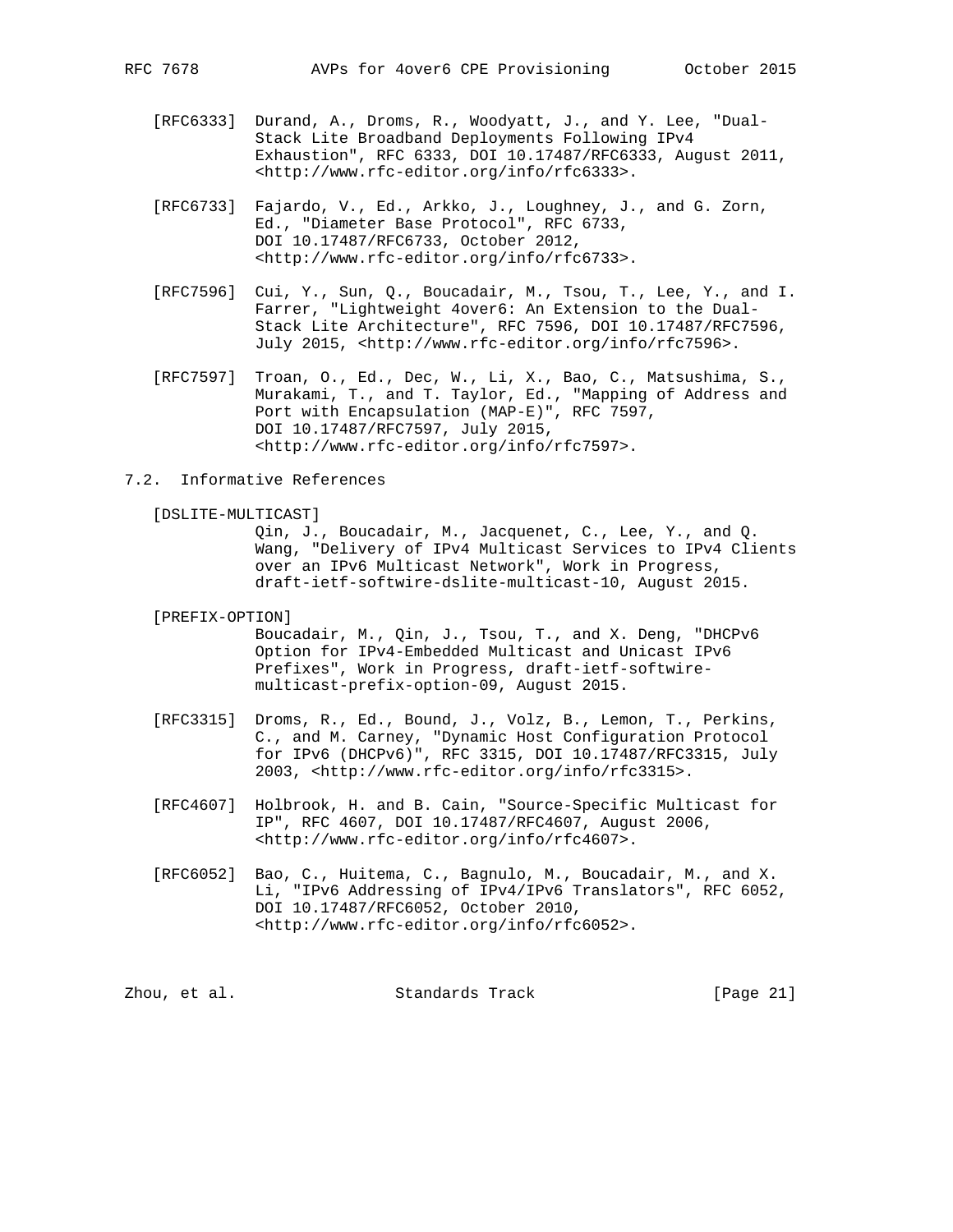- [RFC6334] Hankins, D. and T. Mrugalski, "Dynamic Host Configuration Protocol for IPv6 (DHCPv6) Option for Dual-Stack Lite", RFC 6334, DOI 10.17487/RFC6334, August 2011, <http://www.rfc-editor.org/info/rfc6334>.
- [RFC6519] Maglione, R. and A. Durand, "RADIUS Extensions for Dual- Stack Lite", RFC 6519, DOI 10.17487/RFC6519, February 2012, <http://www.rfc-editor.org/info/rfc6519>.
- [RFC7598] Mrugalski, T., Troan, O., Farrer, I., Perreault, S., Dec, W., Bao, C., Yeh, L., and X. Deng, "DHCPv6 Options for Configuration of Softwire Address and Port-Mapped Clients", RFC 7598, DOI 10.17487/RFC7598, July 2015, <http://www.rfc-editor.org/info/rfc7598>.

### Acknowledgements

 Huawei Technologies funded Tom Taylor's work on earlier draft versions of this document.

Special thanks to Lionel Morand for the detailed review.

 Many thanks to Russ Housley, Tim Chown, Spencer Dawkins, and Ben Campbell for the review and comments.

Zhou, et al. Standards Track [Page 22]